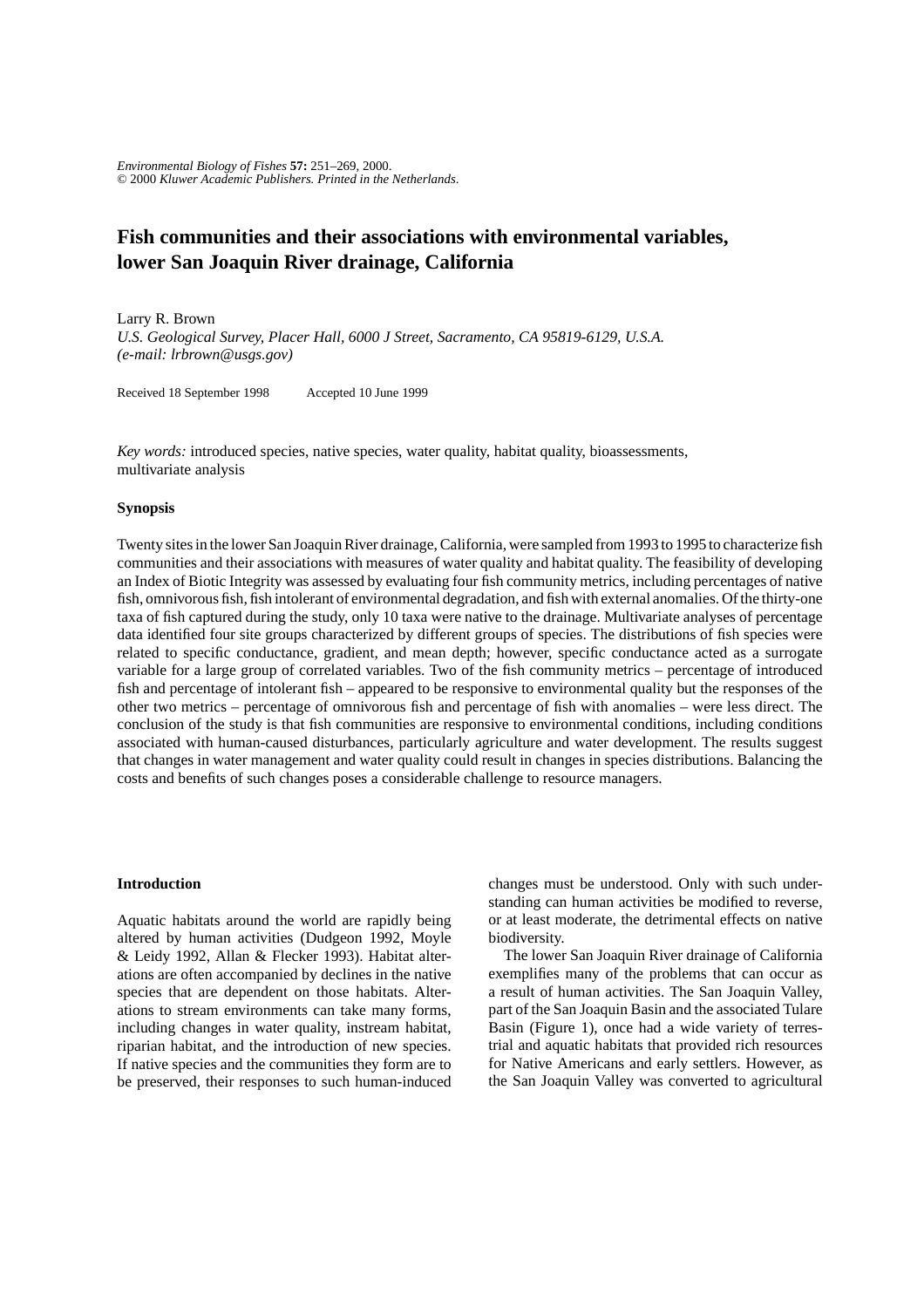

*Figure 1*. Locations of study sites in the lower San Joaquin River drainage, California. Refer to Table 1 for full site names.

252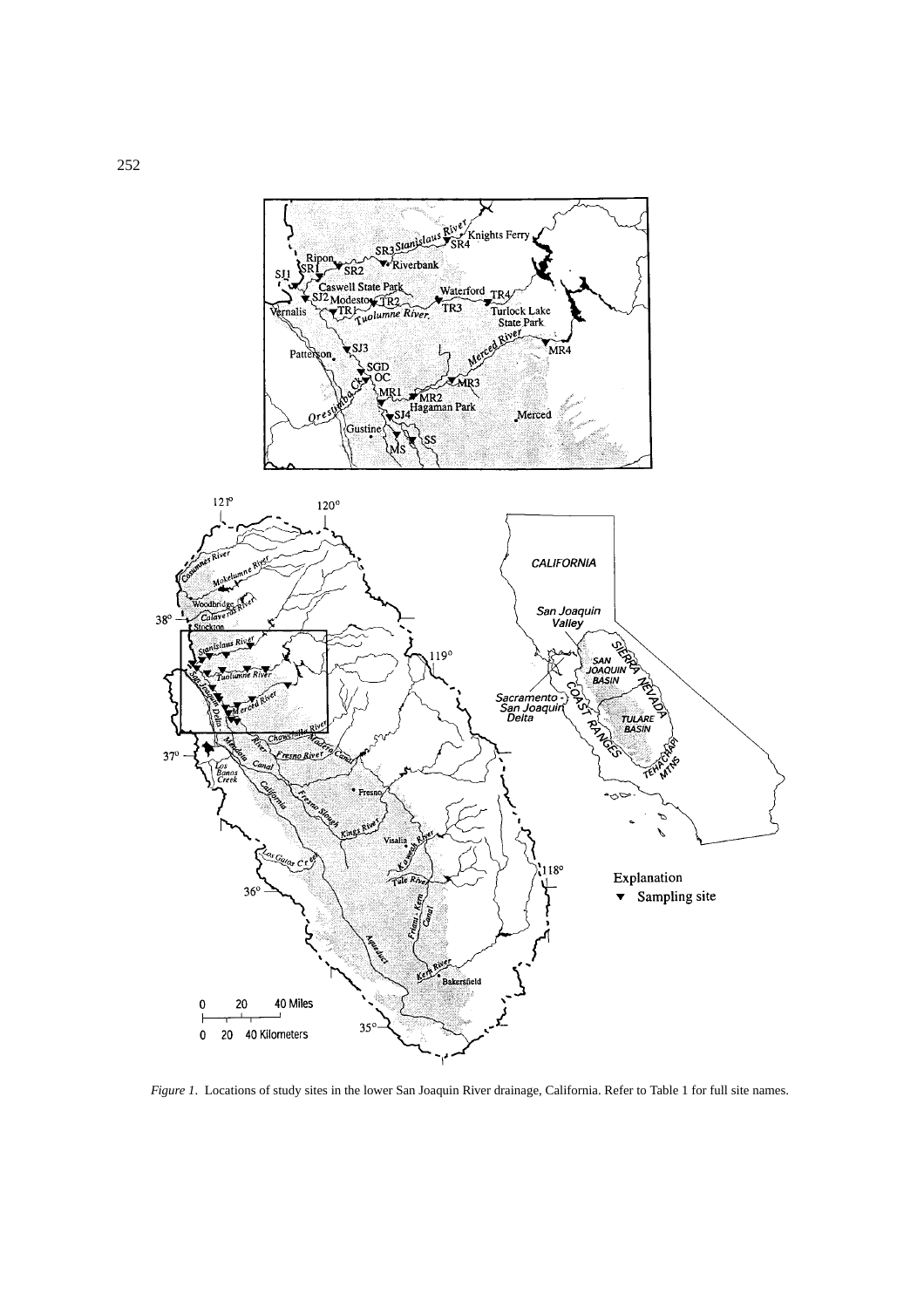land use, native ecological communities declined (San Joaquin Valley Drainage Program<sup>1</sup>, Brown<sup>2</sup>). On the valley floor, intensive agricultural activity, accompanied by increasing urbanization, has resulted in changes in water quality and aquatic habitats through several mechanisms. Intensive use of pesticides and fertilizers, which enter surface waters in various ways, has altered water quality (Kuivila & Foe 1995, Domagalski et al. 1997, Kratzer & Shelton<sup>3</sup>, Brown et al. 1999). Pesticide concentrations sometimes reach concentrations acutely toxic to sensitive invertebrates (Kuivila & Foe 1995). Agricultural return flows also may contain high concentrations of dissolved solids (salinity) and trace elements (Saiki 1984, Hill & Gilliom<sup>4</sup>, Brown<sup>2</sup>) that can degrade water quality. Clearing of land for agriculture and flood control activities have resulted in the loss of wetland and riparian habitat, leaving less than 10% of the historical area (San Joaquin Valley Drainage Program<sup>1</sup>, Brown<sup>2</sup>). Finally, the natural hydrologic regime and geomorphic processes of the rivers have been substantially changed because of dams and diversions that provide water supply and flood control for agricultural and municipal purposes (Kahrl et al. 1978, Mount 1995).

The San Joaquin and Tulare basins also include forest lands in the Sierra Nevada foothills and mountains. Changes in water and habitat quality at elevations above the valley floor have been less dramatic with streams affected by logging, grazing, urbanization, and smallerscale dams and diversions operated for municipal water supply and production of hydroelectricity (Moyle & Randall 1998).

These changes in water quality and habitat have been accompanied by changes in the fish fauna, including declines or extinctions of native species and the introduction of new species (Moyle & Nichols 1974, Moyle 1976, Jennings & Saiki 1990, Brown & Moyle 1993). These authors have suggested that the introduced species appear to be better adapted for the altered water quality, habitat, and hydrologic conditions. The importance of natural flow regimes to maintaining native fish communities in California has been noted in several recent studies (Brown & Moyle 1997, Moyle & Light 1996a,b). Competition and predation between native and introduced species have also been suggested as important; however, evidence in support of these suggestions is limited.

Fish have been suggested as valuable indicators of environmental quality (Karr 1991, Moyle 1994). The purpose of this paper is to characterize the fish communities of the lower San Joaquin River drainage of California and to assess their associations with measures of water quality and habitat quality. In addition, four fish community metrics commonly included in metric-based approaches to the use of fish as indicators of environmental degradation, such as the Index of Biotic Integrity (e.g. Fausch et al. 1984, Hughes & Gammon 1987), are calculated to assess the potential for developing such a system for the study area. The metrics calculated are percentages of native fish, omnivorous fish, fish intolerant of environmental degradation, and fish with external anomalies, including lesions, tumors, parasites, and infections.

## **Methods**

#### *Study design*

Twenty sites on eight streams were sampled at varying levels of intensity from 1993 to 1995 (Table 1). Four sites each were located on the lower San Joaquin River and its major tributaries, the Stanislaus, Tuolumne, and Merced rivers, to assess longitudinal gradients in environmental conditions and fish community structure. The remaining four sites were located on smaller tributary creeks, drains, and sloughs affected by agricultural activities typical of the drainage.

In 1993, a total of nine sites were sampled. In 1994, 16 sites were sampled – 11 sites sampled for the first time and 5 sites previously sampled in 1993. In 1995, three of the sites sampled during the previous 2 years were sampled for a third year; two additional stream reaches were also sampled at each of the three sites during the 1995 sampling. The multiple year sampling

<sup>&</sup>lt;sup>1</sup> San Joaquin Valley Drainage Program. 1990. Fish and wildlife resources and agricultural drainage in the San Joaquin Valley. Final Report of the San Joaquin Valley Drainage Program, U.S. Department of the Interior and California Resources Agency, Sacramento. 440 pp.

<sup>&</sup>lt;sup>2</sup> Brown, L.R. 1997. Aquatic biology of the San Joaquin-Tulare basins: analysis of available data through 1992. Water-Supply Paper 2471, U.S. Geological Survey, Reston. 89 pp.

Kratzer, C.R. & J.L. Shelton. 1998. Water-quality assessment of the San Joaquin-Tulare Basins, California: analysis of available data on nutrients and suspended sediment in surface water, 1972- 1990. USGS Professional Paper 1587, U.S. Geological Survey, Reston. 92 pp.

<sup>4</sup> Hill, B.R. & R.J. Gilliom. 1993. Streamflow, dissolved solids, suspended sediment, and trace elements, San Joaquin River, California, June 1985–September 1988. U.S. Geological Survey, Water Resources Investigation Report 93-4085, Reston. 21 pp.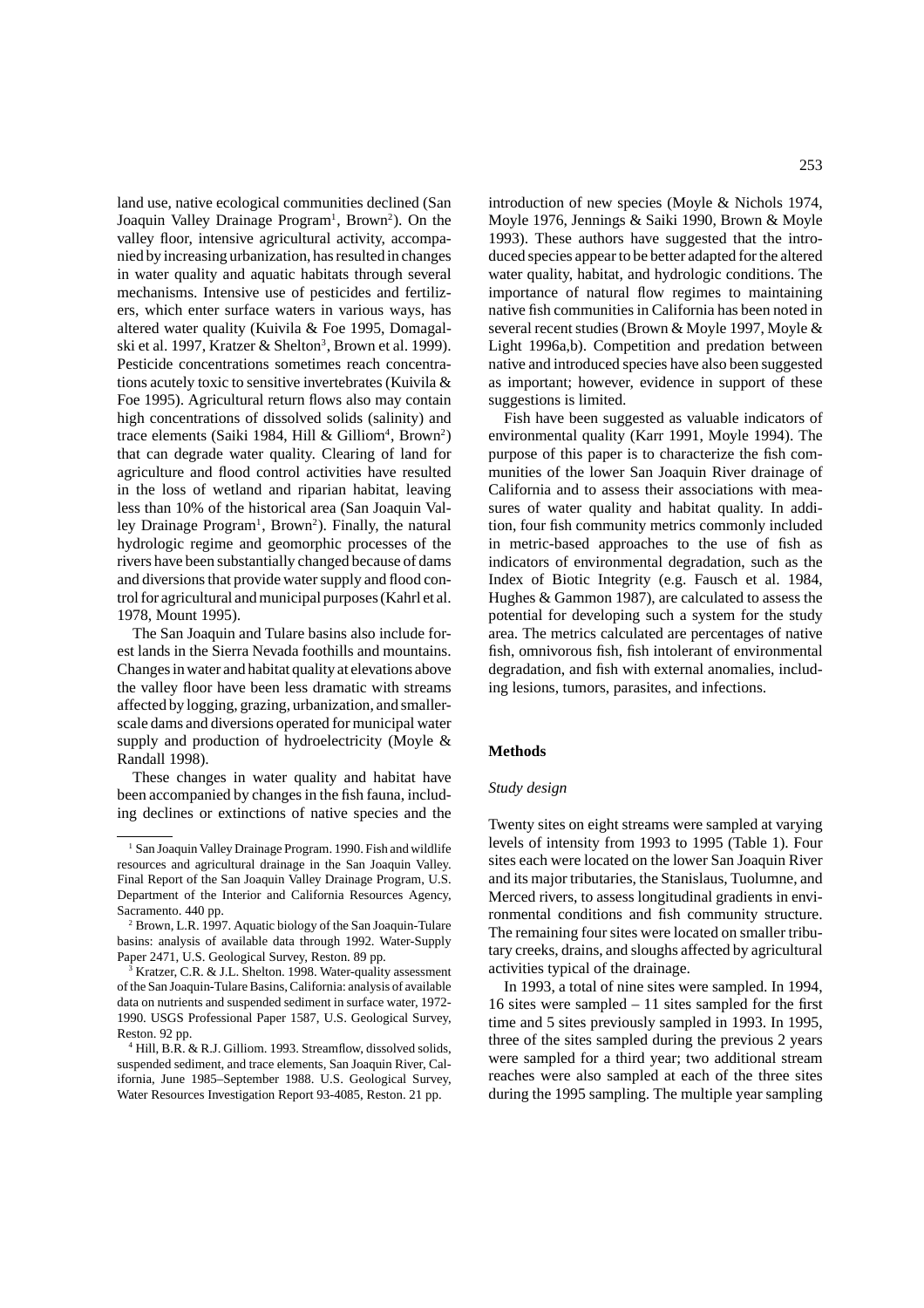*Table 1*. Site name, site code, type of site and sampling period for all sites sampled during the study in the lower San Joaquin River, California. Site types:  $MR =$ sites where three reaches were sampled in one year,  $MY$  = sites where one reach was sampled in more than one year, and  $SY =$  sites where one reach was sampled in only one year.

| Site name                                       | Site<br>code    | Site<br>type | Sampling<br>period |
|-------------------------------------------------|-----------------|--------------|--------------------|
| Merced River at River Road                      | MR1             | MY, MR       | 1993-1995          |
| Merced River at Hagamann County Park            | MR <sub>2</sub> | SY           | 1994               |
| Merced River at McConnell State Park            | MR3             | SY           | 1994               |
| Merced River near Snelling Diversion Dam        | MR4             | SY           | 1994               |
| Mud Slough near Gustine                         | MS              | SY           | 1993               |
| Orestimba Creek at River Road                   | OС              | SY           | 1993               |
| Salt Slough at Lander Avenue                    | SS              | SY           | 1993               |
| San Joaquin River near Vernalis                 | SJ1             | МY           | 1993-1994          |
| San Joaquin River at Maze Road                  | SJ <sub>2</sub> | SY           | 1994               |
| San Joaquin River near Patterson                | SJ3             | MY           | 1993-1994          |
| San Joaquin River at Fremont Ford               | SJ4             | SY           | 1994               |
| Spanish Grant Drain                             | SGD             | SY           | 1993               |
| Stanislaus River at Caswell State Park          | SR1             | SY           | 1994               |
| Stanislaus River near Ripon                     | SR2             | MY, MR       | 1993-1995          |
| Stanislaus River near Riverbank                 | SR <sub>3</sub> | SY           | 1994               |
| Stanislaus River near Knights Ferry             | SR4             | SY           | 1994               |
| Tuolumne River at Shiloh Road                   | TR1             | SY           | 1994               |
| Tuolumne River at Modesto                       | TR <sub>2</sub> | MY, MR       | 1993-1995          |
| Tuolumne River near Waterford                   | TR <sub>3</sub> | SY           | 1994               |
| Tuolumne River at Turlock State Recreation Area | TR4             | SY           | 1994               |

conducted from 1993 to 1995 was designed to indicate the annual variability of fish communities. The multiple reach sampling was designed to indicate the spatial variability in a particular year. Multiple reach and multiple year sampling could not be conducted at all sites because of logistic and economic constraints. Multiple year sites were located at sites included in a more detailed study of water quality in the drainage (Brown et al. 1999). Multiple reach sites were selected from the multiple year sites on the basis of long-term accessibility, availability of three homogenous stream reaches, and the presence of diverse aquatic communities, including macroinvertebrates and algae that were sampled as part of companion studies.

The fishes were sampled in August or September of each year. The period from July through September is typically sampled in studies of California stream fishes (e.g. Brown & Moyle 1993, Moyle & Nichols 1973, 1974) and provides comparable data on summer fish community structure. Habitat data and nutrient samples were collected within a month of fish sampling (nutrient samples were not collected in 1995). The interval between fish sampling and environmental

sampling was not anticipated to substantially affect the results because the water system is closely managed and is at base flow during the summer. This results in fairly consistent environmental conditions throughout the summer.

## *Data collection*

Length of the sampling reach was determined in one of two ways. If there were repeating habitat units (pools, riffles, runs), then the reach was defined as the length of stream containing two repetitions of the habitat units present. When repeating habitat units were not present, reach length was defined as 20 times the channel width to an upper limit of approximately 1000 m. Actual reach lengths varied from 120 to 1200 m. Mean stream widths varied from 3.8 to 93.2 m.

At each site, fishes were sampled by an appropriate combination of electrofishing (boat or backpack), seining (3, 9 or 15 m length with 6-mm mesh), or snorkeling. Electrofishing consisted of one pass along each bank of the stream. Midstream structure was also sampled if present and accessible. Snorkeling consisted of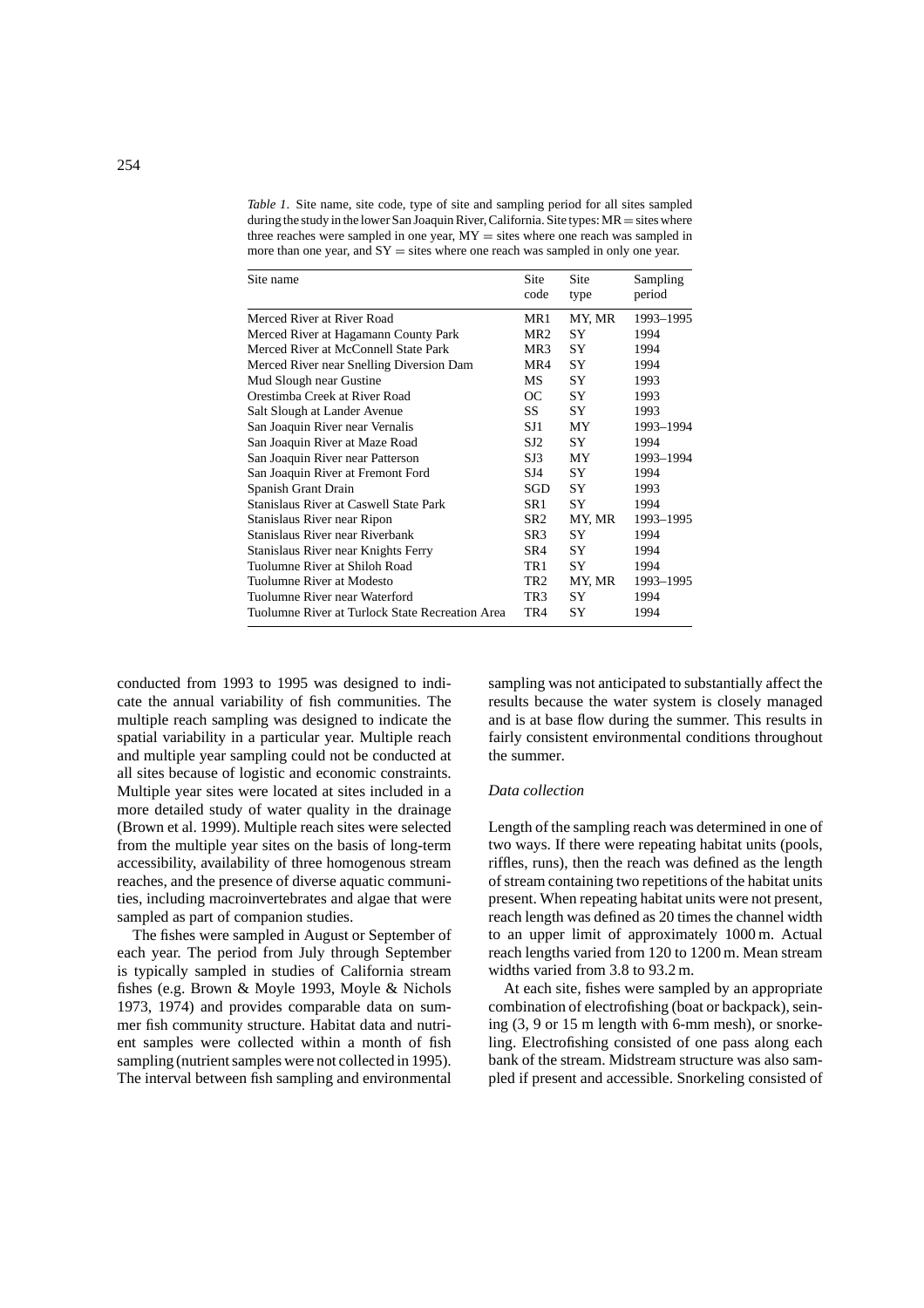one pass through the stream by one or two snorkelers. Seining effort was variable because of the scarcity of seining beaches. Effort consisted of one or more seine hauls at all available seining beaches. The Mud Slough site was an exception because high conductivity limited the effectiveness of electrofishing and turbidity precluded snorkeling. Fortunately, the stream was shallow and free of obstructions so the entire reach was effectively sampled by seine. Captured fish were identified and counted, and at least the first 30 individuals of each species examined for external anomalies on site. Anomalies were classified as deformities, eroded fins, lesions, tumors, black spot (a parasitic infection identified by the presence of black cysts), anchor worm (*Lernaea* spp.), leeches, anomalies of the eye, or other. For data analysis, fish were classified as having or not having one or more anomalies. Fish observed while snorkeling were identified and counted.

Water samples collected for field measurements of specific conductance, pH, alkalinity, and nutrient analyses were grab samples from slightly below the surface and near midstream, except for the 1993 nutrient samples, which were composite samples collected from several points across a stream transect (transect perpendicular to stream flow) and including water from all depths. Field measurements of specific conductance, pH, water temperature, and dissolved oxygen were made with electronic meters. Alkalinity was determined by titration. Nutrient samples were analyzed using standard analytical methods (Fishman & Friedman 1989). Water temperature and dissolved oxygen measurements were taken directly in the river. Instantaneous discharge was determined at ungaged sites.

Habitat variables were measured at each of six transects within each sampling reach. At sites with distinct habitat types (pool, riffle, run), transects were placed to reflect the availability of each habitat with at least one transect in each habitat type; otherwise, the transects were placed at equally spaced intervals. Stream width (wetted channel) was measured directly from the transect tape. Open canopy was measured from midstream with a clinometer as the number of degrees of sky above the transect not obscured by objects. Instream cover for fish was visually estimated as the percentage of stream area with object cover within 2 m of both the upstream and downstream sides of the transect tape. In a few cases, when visibility was limited by water clarity, instream cover was estimated by probing with a foot or pole while moving

along the transect. Depth, velocity, and substrate were measured at three or four points at each transect, including points at about one-quarter, one-half, and threequarters of the stream width. Additional measurements were made to account for morphological features, such as channel bars and islands. Depth was measured with a wading rod. Velocity was measured with an electronic meter (Marsh-McBirney). Substrate was estimated as the dominant substrate at each transect point, and was classified as (1) organic detritus, (2) silt, (3) mud, (4) sand (0.02–2 mm), (5) gravel (2–64 mm), (6) cobble (64–256 mm), (7) boulder ( $>$ 256 mm), or (8) bedrock or hardpan (solid rock or clay forming a continuous surface). Stream gradient, stream sinuosity, and elevation were determined from U.S. Geological Survey 1 : 24 000 topographic maps. Stream sinuosity was measured as river distance divided by the straightline distance between the upstream and downstream ends of a segment of stream (minimum length of 2 km) containing the sample site. Basin areas were determined from digitized U.S. Geological Survey Hydrologic Unit Code maps (1 : 250 000). Percentage agricultural and  $a$ gricultural  $+$  urban land use within each basin area were determined using a digitized land use database (U.S. Geological Survey<sup>5</sup>).

## *Data analysis*

The data set used for two-way indicator species analysis (TWINSPAN) and canonical correspondence analysis (CCA) consisted of one sample from each of the 20 sites. For the 5 sites sampled in more than 1 year, the 1994 samples were used to minimize the effect of any inter-year variability in fish communities, physical conditions, or sampling team experience. Data from four sites sampled only in 1993 also were included. The possible effects of inter-year variation are considered in a separate analysis described later in this section.

For data collected during both fish sampling and habitat/nutrient sampling, maximum values of temperature, specific conductance, pH, and alkalinity were used, as were minimum values for discharge and dissolved oxygen. These values represent levels most stressful to fish and would most likely affect their survival and distribution. This strategy was chosen

<sup>5</sup> U.S. Geological Survey. 1986. Land use and land cover digital data from 1 : 250 00 and 1 : 1 000 000 scale maps. National Mapping Program, Technical Instructions, Data Users Guide 4, U.S. Geological Survey, Reston. 36 pp.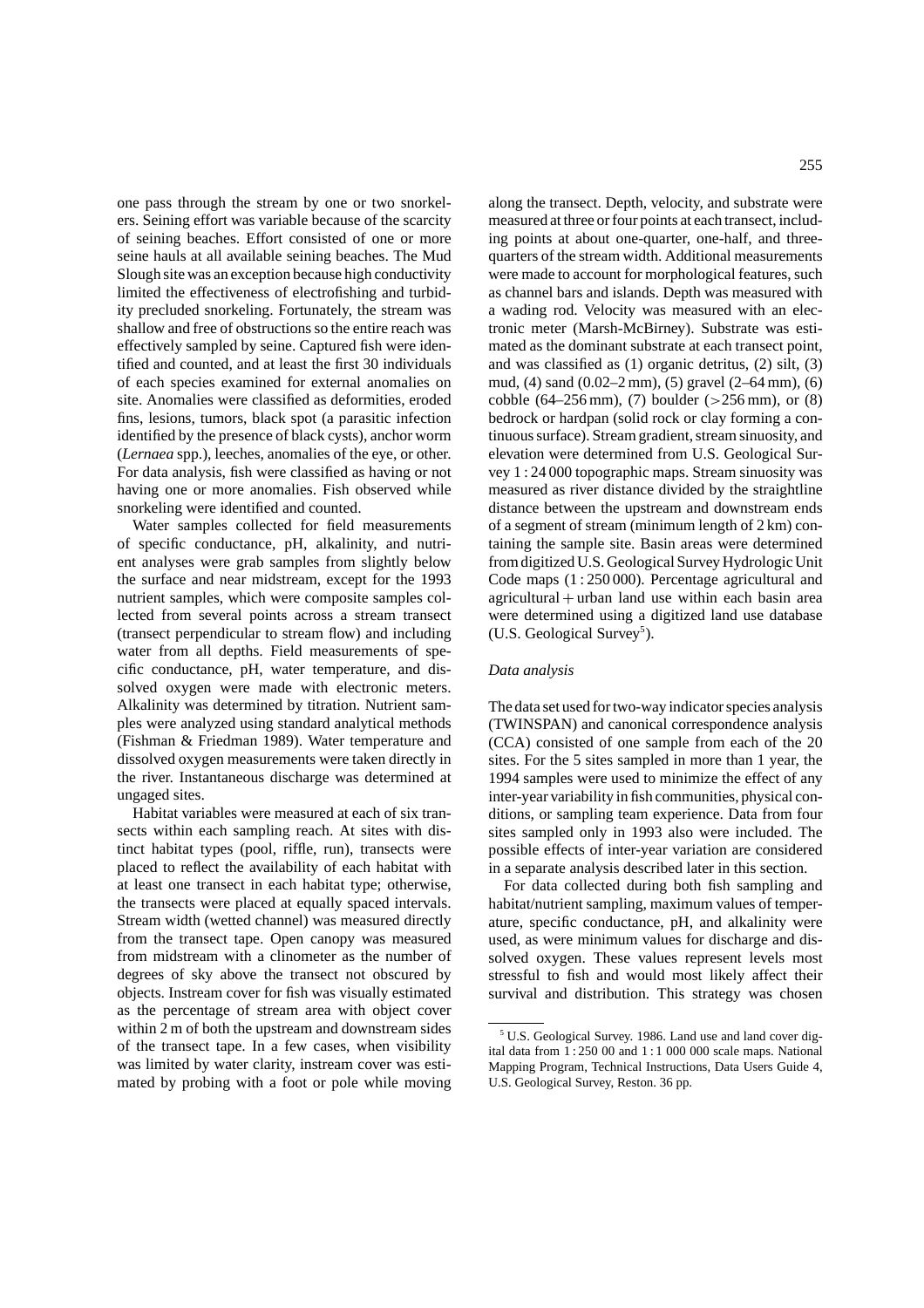because water quality variables were often measured at different times on the two days and weather conditions varied somewhat between the two days. By selecting the most stressful values, the range of conditions affecting fish distribution were characterized as well as possible given the available data. Habitat variables were analyzed as the mean of the 6 transect values or the mean of the 18 or more point values because analyses were conducted on a site basis, allowing only one value for each variable for each site.

Water quality variables with fewer than 50% detections were deleted from analyses. The remaining water quality and habitat variables were examined for normality and  $log_{10}(x + 1)$  transformed (when appropriate), standardized to a mean of zero (0) and standard deviation of 1, then analyzed with principal components analysis (PCA). Only principal components (PC) with eigenvalues greater than one were retained for interpretation. A reduced set of environmental variables was selected for association with fish communities by choosing one variable to represent groups of variables with high  $(\geq |0.70|)$  loadings on one of the PCs. This selection was somewhat arbitrary, but emphasis was placed on variables that were accurately measured in the field or from maps. All variables that did not load highly  $(>|0.70|)$  on one of the retained PCs were also included because a lack of correlation with other environmental variables does not necessarily imply a lack of biological importance.

For multivariate analysis, fish data were converted to percentage abundance of each species in a sample. To reduce the influence of rare species, only species present in 10% or more of the samples, and making up at least 5% of the fish captured at one site, were included. Calculation of metric values included all individuals captured. Native species were determined from Moyle (1976). Omnivory and intolerance to environmental degradation were derived from Moyle (1976), Hughes & Gammon (1987), Moyle & Nichols (1973), Brown & Moyle (1993), and P.B. Moyle (written communication 1996).

TWINSPAN (Hill 1979) was used to derive site groupings and species groupings. TWINSPAN is a divisive classification technique that produces an ordered data matrix of sites and species. The analysis was limited to three sequential divisions that could potentially produce eight groups. The four site groups defined by the second level of division were used for comparison of environmental variables and fish metrics using one-way analysis of variance (ANOVA). Site groups after three divisions were used for more fine-scaled interpretation of site and species groupings. Groups defined by the third level of division were not used for ANOVA analyses because some groups consisted of only one site.

CCA (ter Braak 1986, 1987, Jongman et al. 1995) was used to explore the associations of fish communities with the final set of environmental variables resulting from the PCA procedure. The reduction of the number of environmental variables was necessary because for multivariate analysis the number of environmental variables can not exceed the number of sites. CCA was conducted with the forward selection procedure with the significance of each variable tested with a Monte Carlo simulation algorithm before being added to the final model. All variables significant at  $p < 0.05$ were included in the final model.

Similarity among years and reaches at the multiple year and multiple reach sites were evaluated with correspondence analysis (CA). Data for all years and reaches were included. Only species present in 10% or more of the samples, and making up at least 5% of the fish captured at one sample, were included. Correspondence analysis is a multivariate technique derived from reciprocal averaging that maximizes the correlation between species scores and sample scores along an assumed gradient (Hill & Gauch 1980). Thus, sample scores are constrained by species scores, and species scores are constrained by sample scores in an iterative process until a solution is obtained.

## **Results**

A total of 31 taxa of fish were captured on the basis of all samples collected, including one hybrid (bluegill-green sunfish). Ten taxa were native to California and 21 taxa were introduced (Table 2). Western mosquitofish, *Gambusia affinis*, and lampreys, *Lampetra* spp., were not included in further analyses because they were not sampled in a consistent manner at all sites. In the 20 samples used for the community analyses, 29 taxa of fish were captured, including 9 native species. Tule perch was only abundant in the lower Stanislaus River (SR1-SR4) with a few individuals captured at a San Joaquin River mainstem site (SJ2). Sacramento splittail were only captured at two sites (MR1 and TR2) and only in 1995. The lamprey ammocoetes captured in the lower drainage could not be identified to species because species identification is based on adult characters. The lampreys were most likely Pacific lamprey,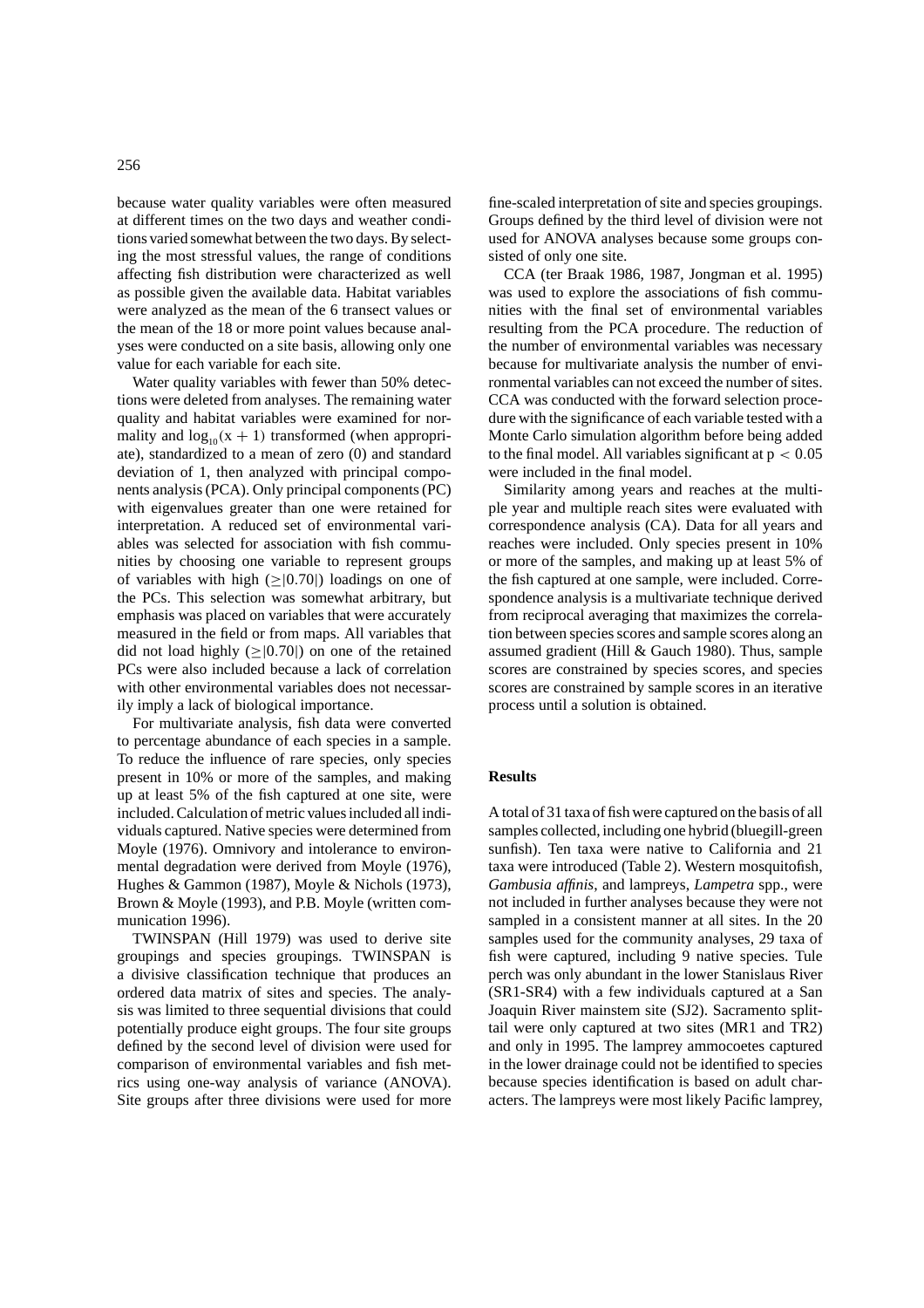*Lampetra tridentata*, but could also have been river lamprey, *Lampetra ayersi*.

## *TWINSPAN site groupings*

The first TWINSPAN division separated the sites on the valley floor from sites in the upper reaches of the large eastern tributaries, except several lower sites on the Stanislaus River were included with the higher elevation group (Figures 1, 2). The division was based on high percentages of a wide variety of introduced species at the valley floor sites and high percentages of native species and introduced smallmouth bass at the other sites.

The second TWINSPAN division of the valley floor sites separated a group of sites that includes the mainstem San Joaquin River sites and the small southern and western tributaries to the San Joaquin River (San Joaquin mainstem sites) and a group of sites that includes the lower elevation locations on the large eastside tributaries (lower large tributary sites). The first group was strongly associated with high percentages of fathead minnow, red shiner, threadfin shad and inland silverside. The lower tributary group was associated with high percentages of largemouth bass, smallmouth bass, bluegill, redear sunfish and white catfish.

The second TWINSPAN division of the sites in the upper reaches of the large tributaries resulted in the sites in an upper large tributary group being separated from the middle two Stanislaus River sites. The upper large tributary sites were characterized by high percentages of hardhead, Sacramento squawfish, Sacramento sucker, prickly sculpin, largemouth bass, redear sunfish and white catfish. The Stanislaus River sites were characterized by large percentages of native tule perch and introduced smallmouth bass.

The third level of division separated sites on the basis of different percentages of characteristic species identified at the second level of division, with a couple of exceptions (Figure 2). Spanish Grant drain was separated from the other San Joaquin mainstem sites because of high percentages of black bullhead, goldfish, and carp. The two Stanislaus River sites were separated because of high percentages of smallmouth bass at one and Sacramento sucker at the other. Tule perch were common at both sites.

The four groups of sites defined at the second level of TWINSPAN division had distinctly different physical characteristics (Table 3). Twelve of 24 comparisons among the site groups were statistically significant (ANOVA,  $p < 0.05$ ). The San Joaquin mainstem sites were most often distinct from the other site groups. The Stanislaus River sites appeared to be intermediate between the upper large tributary site group and the other two site groups. These results are also consistent with the PCA analysis.

The fish community metrics also varied among groups (Table 4). The percentage of fish with external anomalies was highest at the lower large tributary sites but not significantly different from the San Joaquin mainstem group. The percentage for the San Joaquin mainstem group was higher than the other two site groups, but was not statistically different because of high variability. Percent intolerant fish was lowest and percent introduced fish highest for the San Joaquin mainstem group and lower large tributary group. Percent omnivorous fish also varied significantly among groups. The highest percentages were found at the San Joaquin mainstem and upper large tributary sites. The Stanislaus River sites were intermediate, and the lower large tributary sites had the lowest percentage of omnivorous fish.

## *TWINSPAN species groups*

The first TWINSPAN division separated native from introduced species, except smallmouth bass was included with the native species group. The second level of division resulted in four groups of species (Table 2). A group of species characteristic of the San Joaquin mainstem sites included black bullhead, bluegill, common carp, channel catfish, fathead minnow, goldfish, green sunfish, inland silverside, red shiner, and threadfin shad (San Joaquin mainstem species). The third TWINSPAN division of this group divided fathead minnow, inland silverside, red shiner, and threadfin shad from the other species. The former species were found almost exclusively at the San Joaquin mainstem sites, and all four species were found together at all the sites except Orestimba Creek and Spanish Grant Drain. The remaining species were more broadly distributed and were often found at the lower large tributary sites at low percentages.

The second division also identified a group of species associated with the lower large tributary sites (Table 2). This group included largemouth bass, redear sunfish, and white catfish. These species were widely distributed, but tended to have their highest percentage abundances in the lower reaches of the large east-side tributary streams. All of these species were consistently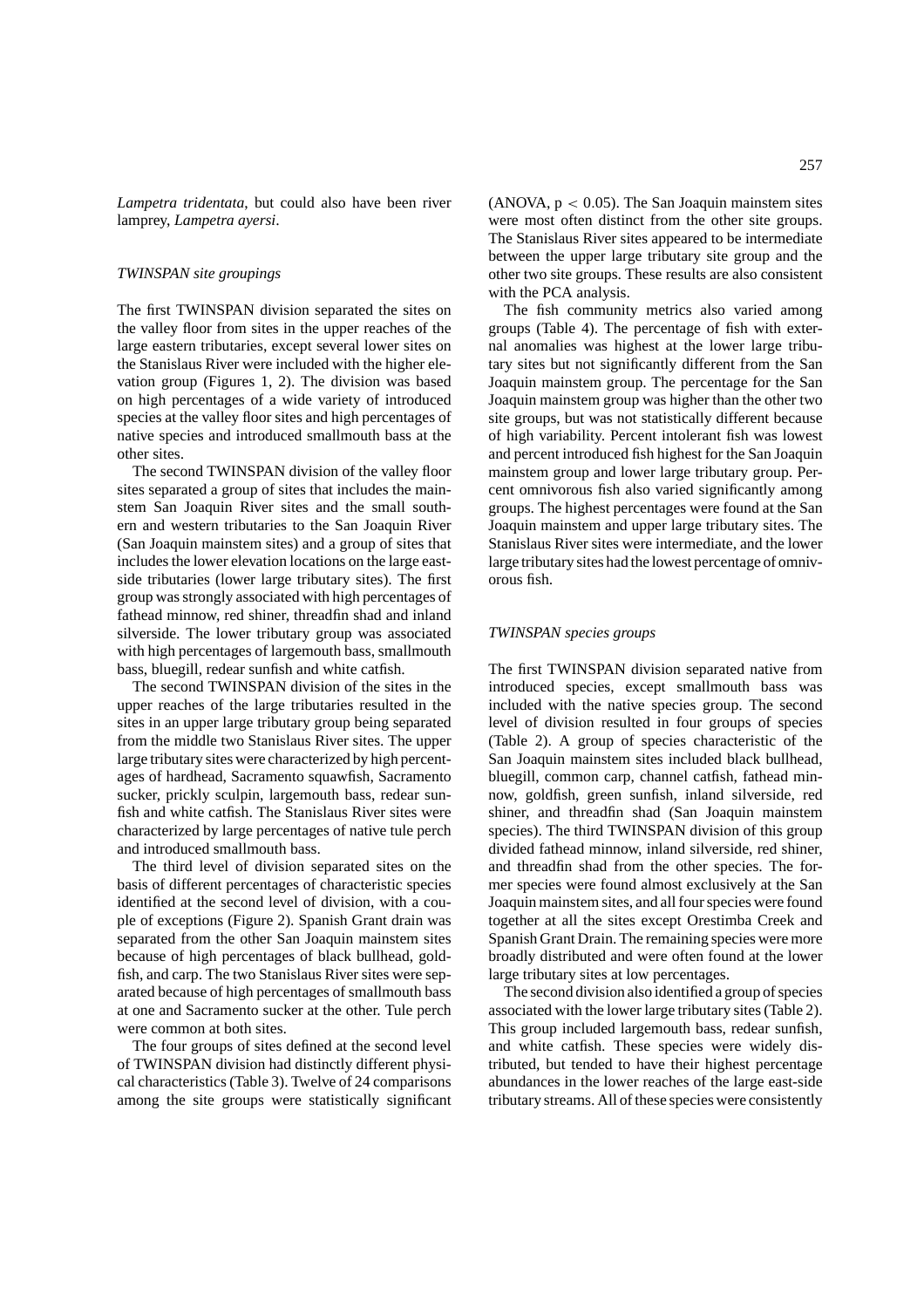*Table* 2. Common and scientific names of species captured, origin, species codes, and frequency of occurrence in the 20 sample data set and all samples collected from the lower San Joaquin River drainage, California (all samples,  $n = 34$ ). Trophic group, tolerance to environmental degradation, and TWINSPAN grouping after 2 and 3 divisions are also given. Origin:  $I =$  introduced to California, N = native to California. Number of sites: Data set = the twenty samples collected in 1993 and 1994, All samples = all 34 samples collected in the study. Trophic groups: Det = detritivore, Inv = invertivore, Inv/Pis <sup>=</sup> combination invertivore and piscivore, Omn <sup>=</sup> omnivore, Pis <sup>=</sup> piscivore, and Plank <sup>=</sup> planktivore. Tolerances to environmental degradation:  $I =$  intolerant,  $M =$  moderately tolerant, and  $T =$  tolerant. TWINSPAN group: the first number indicates membership in the four groups resulting from the second TWINSPAN division and the second number indicates membership in the eight groups resulting from the third TWINSPAN division.

| <b>Family name</b>            |                             |             | <b>Species</b><br>code | Number of sites |                | Trophic         | Tolerance | TWINSPAN       |
|-------------------------------|-----------------------------|-------------|------------------------|-----------------|----------------|-----------------|-----------|----------------|
| Common name                   | Scientific name             | Origin      |                        | Data set        | All samples    | group           |           | group          |
| Petromyzontidae (lampreys)    |                             |             |                        |                 |                |                 |           |                |
| unknown lampreys              | Lampetra spp.               | $\mathbf N$ | $(^{1})$               | 1               | $\overline{2}$ | Det             | I         | $\binom{1}{1}$ |
| Clupeidae (shad and herring)  |                             |             |                        |                 |                |                 |           |                |
| Threadfin shad                | Dorosoma petenense          | 1           | <b>TFS</b>             | 6               | 8              | Plank           | M         | 1,1            |
| Salmonidae (salmon and trout) |                             |             |                        |                 |                |                 |           |                |
| Rainbow trout                 | Oncorhynchus mykiss         | N           | $(^{1})$               | 1               | 1              | Invert          | I         | $(^{1})$       |
| Cyprinidae (minnows)          |                             |             |                        |                 |                |                 |           |                |
| Common carp                   | Cyprinus carpio             |             | CP                     | 18              | 30             | O <sub>mn</sub> | T         | 1,2            |
| Fathead minnow                | Pimephales promelas         |             | <b>FHM</b>             | 8               | 10             | Omn             | T         | 1,1            |
| Goldfish                      | Carassius auratus           | I           | <b>GF</b>              | 10              | 20             | Omn             | T         | 1,2            |
| Hardhead                      | Mylopharodon conocephalus   | N           | <b>HH</b>              | 5               | 8              | Omn             |           | 4,7            |
| Hitch                         | Lavinia exilicauda          | N           | $(^{1})$               | 2               | 8              | Plank           | M         | $(^{1})$       |
| Red shiner                    | Cyprinella lutrensis        | I           | <b>RSH</b>             | 9               | 18             | Omn             | T         | 1,1            |
| Sacramento blackfish          | Orthodon microlepidotus     | N           | <b>SBF</b>             | 2               | 7              | Plank           | T         | $(^{1})$       |
| Sacramento splittail          | Pogonichthys macrolepidotus | N           | <b>ST</b>              | $\mathbf{0}$    | 5              | Omn             | M         | $(^{1})$       |
| Sacramento squawfish          | Ptychocheilus grandis       | N           | SQ                     | 5               | 10             | Inv/Pis         | M         | 4,7            |
| Catostomidae (suckers)        |                             |             |                        |                 |                |                 |           |                |
| Sacramento sucker             | Catostomus occidentalis     | N           | <b>SKR</b>             | 9               | 18             | Omn             | M         | 4,7            |
| Ictaluridae (catfish)         |                             |             |                        |                 |                |                 |           |                |
| <b>Black bullhead</b>         | Ameiurus melas              | I           | <b>BLBH</b>            | 8               | 10             | Inv             | T         | 1,2            |
| Brown bullhead                | Ameiurus nebulosus          | I           | $(^{1})$               | 3               | 3              | Inv             | T         | $(^{1})$       |
| Channel catfish               | Ictalurus punctatus         | I           | <b>CCF</b>             | 11              | 18             | Inv/Pis         | M         | 1,2            |
| White catfish                 | Ameiurus catus              |             | WCF                    | 14              | 22             | Inv/Pis         | T         | 2,3            |
| Poeciliidae (livebearers)     |                             |             |                        |                 |                |                 |           |                |
| Western mosquitofish          | Gambusia affinis            | 1           | $(^{1})$               | 15              | 20             | Inv             | T         | $(^{1})$       |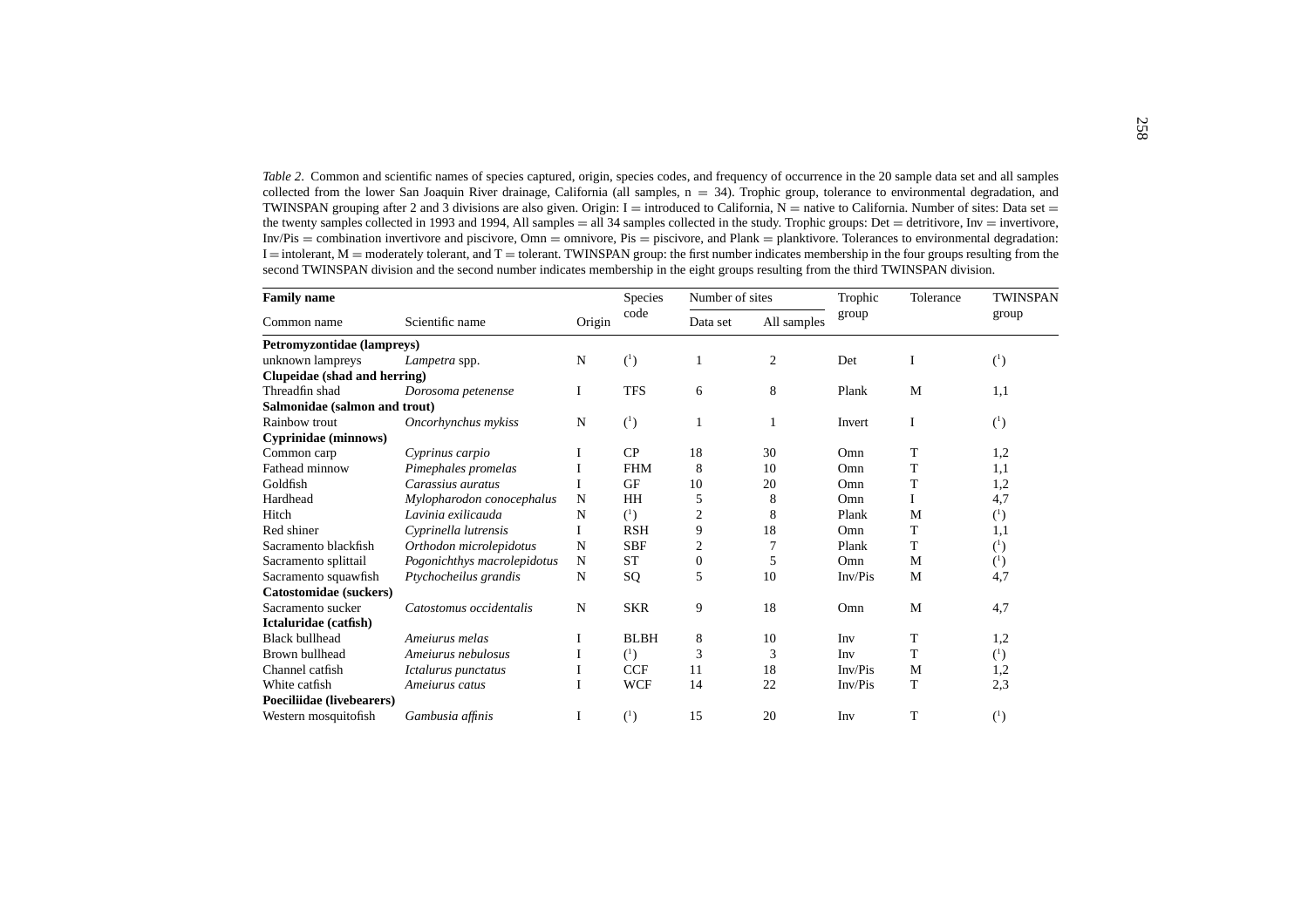| Atherinidae (silversides)            |                        |   |             |                |    |         |   |          |
|--------------------------------------|------------------------|---|-------------|----------------|----|---------|---|----------|
| Inland silverside                    | Menidia beryllina      |   | <b>ISS</b>  | 6              | 15 | Plank   | M | 1,1      |
| Percichthyidae (temperate basses)    |                        |   |             |                |    |         |   |          |
| Striped bass                         | Morone saxatilis       |   | $(^{1})$    | 4              | 7  | Pis     | M | $(^{1})$ |
| Centrarchidae (sunfish) <sup>2</sup> |                        |   |             |                |    |         |   |          |
| Black crappie                        | Pomoxis nigromaculatis |   | $(^{1})$    | 3              | 6  | Inv/Pis | M | $(^{1})$ |
| Bluegill                             | Lepomis macrochirus    |   | BG          | 16             | 29 | Inv     | T | 1,2      |
| Green sunfish                        | Lepomis cyanellus      |   | <b>GSF</b>  | 16             | 28 | Inv     | T | 1,2      |
| Largemouth bass                      | Micropterus salmoides  |   | <b>LMB</b>  | 15             | 27 | Pis     | T | 2,3      |
| Redear sunfish                       | Lepomis microlophus    |   | <b>RSF</b>  | 11             | 21 | Inv     | M | 2,4      |
| Smallmouth bass                      | Micropterus dolomieu   |   | <b>SMB</b>  | 12             | 23 | Pis     | M | 3,5      |
| White crappie                        | Pomoxis annularis      |   | $(^{1})$    | $\overline{2}$ | 3  | Inv/Pis | T | $(^{1})$ |
| Percidae (perch)                     |                        |   |             |                |    |         |   |          |
| Bigscale logperch                    | Percina macrolepida    |   | $(^{1})$    |                | 7  | Inv     | T | $(^{1})$ |
| Embiotocidae (surf perch)            |                        |   |             |                |    |         |   |          |
| Tule perch                           | Hysterocarpus traski   | N | TP          | 5              | 10 | Inv     |   | 4,6      |
| Cottidae (sculpin)                   |                        |   |             |                |    |         |   |          |
| Prickly sculpin                      | Cottus asper           | N | <b>PSCP</b> |                | 13 | Inv     | M | 4,7      |

1Species not included in statistical analyses because of rarity or because they were not sampled well with the methods used.

<sup>2</sup>A single bluegill-green sunfish hybrid was collected but is not listed in the table. The hybrid was counted as a separate taxon for the total taxa count.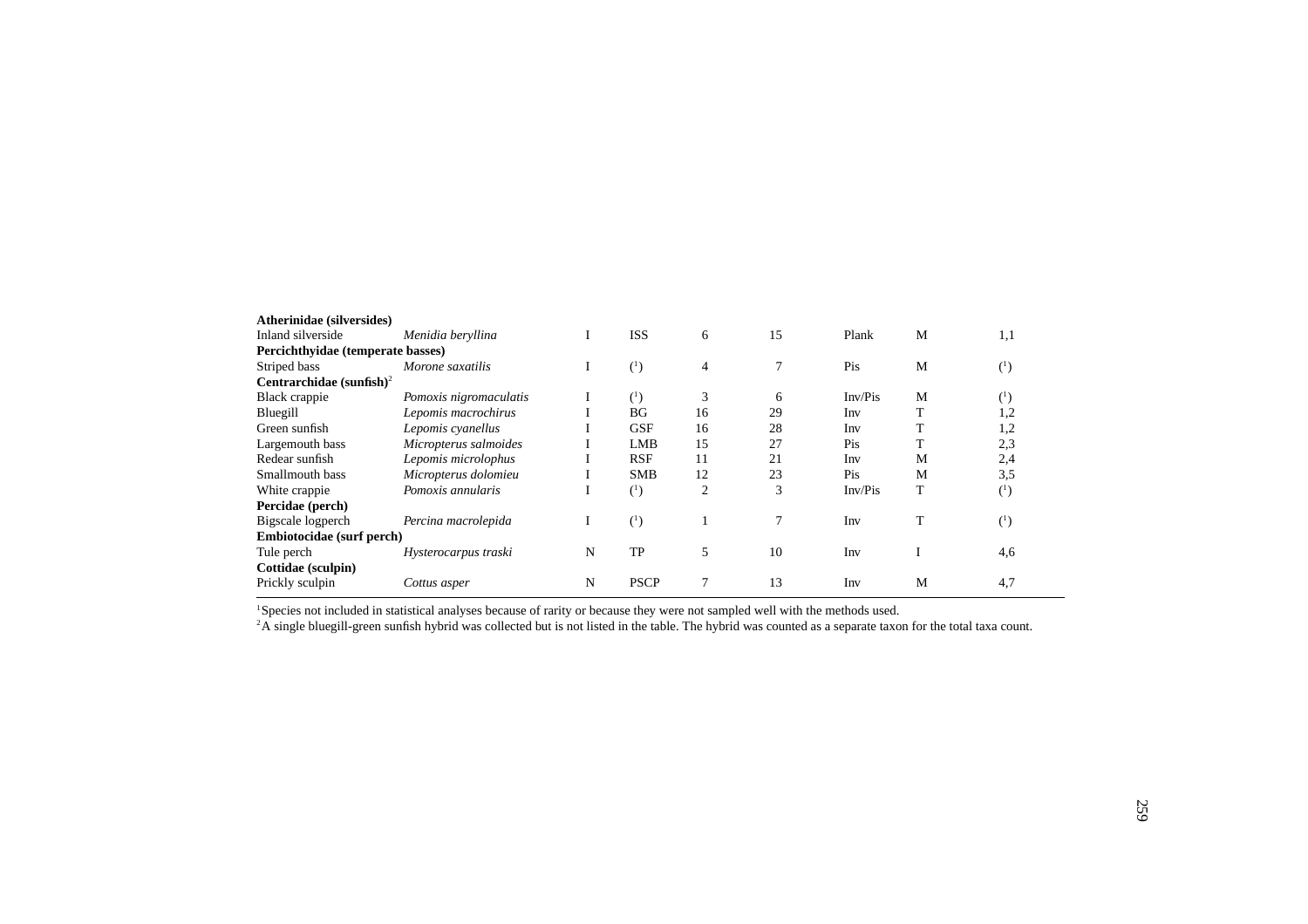

*Figure 2*. Site groups derived by TWINSPAN analysis and the species associated with each division for the lower San Joaquin River drainage, California. The indicated species are not equivalent to the TWINSPAN species groups identified in Table 2. See Table 1 for full site names and Table 2 for species names. Regular font indicates native species, and bold font indicates introduced species.

found at the San Joaquin mainstem sites. The third division of this group separated redear sunfish from largemouth bass and white catfish.

The third species group identified after two TWINSPAN divisions consisted of smallmouth bass (Table 2). This species was unique because of its broad distribution. Smallmouth bass was most abundant at Stanislaus River sites. Smallmouth bass occurred in the same geographic areas as native species; however, smallmouth bass was also widely distributed at sites dominated by introduced species. The fourth level 2 group included the native species. The third division separated tule perch because it was found almost exclusively in the Stanislaus River.

#### *Environmental variables*

The sites varied widely in water quality and habitat characteristics (Table 3). Principal components analysis resulted in 5 PCs with eigenvalues greater than one, which explained 86% of the variance in the data (Table 5). The first two PCs explained the majority of the variance (59%).

The first principal component described a gradient from sites at high elevations with coarse substrates, high gradients, low values for water quality variables, and low percentages of human land use to sites at lower elevations with low gradients, fine substrates, high values for water quality variables and higher percentages of human land use. Mean width, discharge, sinuosity, and basin area had the highest loadings on PC2. This indicates that the narrowest streams were the straightest and also had the smallest discharges and drainage areas. There was little variability in PC2 scores for sites with high scores on PC1. Sites with low scores on PC1 had highly variable scores on PC2. Thus, sites at lower elevations with similar water quality, substrate and cover characteristics varied greatly in width, discharge, sinuosity and basin area.

#### *Canonical correspondence analysis*

The forward selection procedure resulted in the retention of three variables in the model (Table 6). The model explained approximately 40% of the variation in species composition among the sites. Specific conductance was an important variable for both CCA axes 1 and 2, though it was most important only for CCA axis 1. Gradient was an important variable on all three CCA axes and was most important on axis 3. Mean depth was the most important variable on CCA axis 2.

Separation among the TWINSPAN site groups was most pronounced for the San Joaquin mainstem sites, which had positive scores on CCA axis 1 (Figure 3a). The other sites all had negative scores on CCA axis 1. The species plot (Figure 3b) indicates that the percentages of fathead minnow, inland silverside, red shiner, and threadfin shad, with high positive scores on CCA axis 1, were most important in separating the San Joaquin mainstem group from the others. The lower large tributary site group was also well separated from other groups because of large negative scores on CCA axis 2, except for SR1 (the 4 in the upper left of the group), which appeared more closely related to the upper large tributary sites. The Stanislaus River group does not appear distinctive in the ordination and is closely associated with the upper tributary sites. The presence of tule perch and high percentages of smallmouth bass were sufficient for TWINSPAN to separate the groups. However, in the ordination, the species common among the two site groups (hardhead, Sacramento squawfish, Sacramento sucker, and prickly sculpin) were responsible for the sites grouping together (Figure 3b).

## *Annual and spatial variability*

The first four CA axes explained 57.1% of the variance in the species data. The first two axes explained 19.2% and 14.8% of the variance, respectively. Axes 3 and 4 explained 12.8% and 10.3% of the variance, respectively. Visual inspection of plots of reach scores on the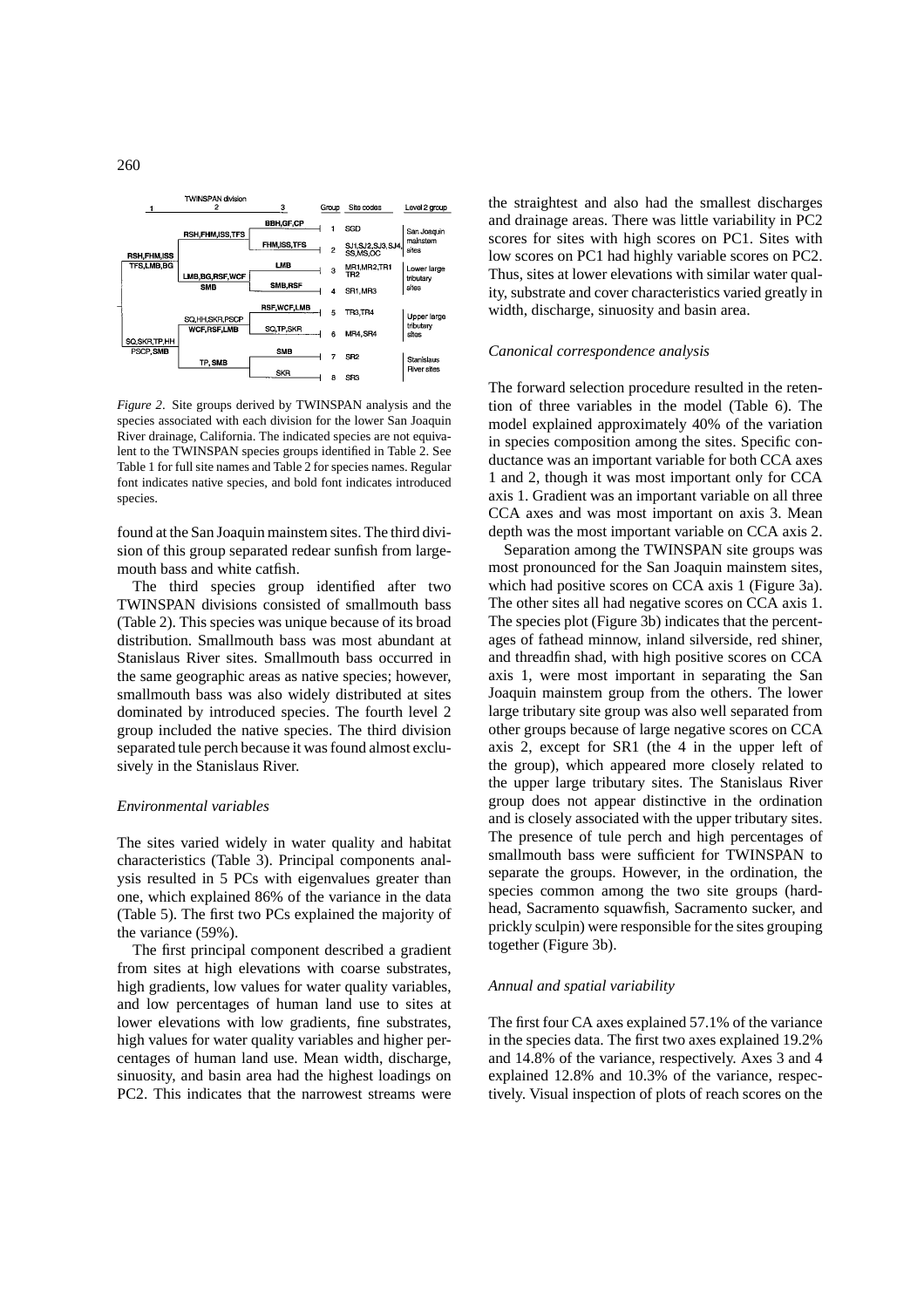*Table 3*. Mean and range for selected water quality and habitat variables for site groups resulting from TWINSPAN analysis of fish species percentage abundances at sites in the lower San Joaquin River drainage, California. TWINSPAN site groups: see Figure 3 for sites in each group. Mean <sup>=</sup> geometric mean for log-transformed variables. **Bold letters** indicate significant differences among site groups (one-way analysis of variance). Values with the same letters were not significantly different (Fischers LSD multiple comparison test). In <sup>a</sup> few cases groups were omitted from an analysis because all sites in the group had identical measurements ( $\mu$ S cm<sup>-1</sup> = microsiemen per centimeter at 25 degrees Celsius).

| Variable                                              | <b>TWINSPAN</b> site groups |                 |                       |                 |                       |                 |                         |               |  |
|-------------------------------------------------------|-----------------------------|-----------------|-----------------------|-----------------|-----------------------|-----------------|-------------------------|---------------|--|
|                                                       | San Joaquin mainstem        |                 | Lower large tributary |                 | Upper large tributary |                 | <b>Stanislaus River</b> |               |  |
|                                                       | Mean                        | Range           | Mean                  | Range           | Mean                  | Range           | Mean                    | Range         |  |
| Water quality variables                               |                             |                 |                       |                 |                       |                 |                         |               |  |
| pH <sup>1</sup>                                       | 8.1                         | $7.7 - 8.6$     | 8.0                   | $7.6 - 8.6$     | 7.7                   | $7.3 - 8.1$     | 7.9                     | $7.8 - 7.9$   |  |
| Specific conductance $(\mu S \text{ cm}^{-1})^1$      | 1282 A                      | 492-4670        | 198 <b>B</b>          | 74-418          | 85 B                  | $42 - 213$      | 78 B                    | $76 - 80$     |  |
| Dissolved oxygen (mg $l^{-1}$ )                       | 8.1                         | $5.8 - 9.7$     | 7.7                   | $6.9 - 9.3$     | 8.8                   | $7.6 - 9.3$     | 8.3                     | $8.1 - 8.5$   |  |
| Oxygen saturation $(\%)$                              | 94                          | $68 - 113$      | 90                    | $82 - 115$      | 98                    | $90 - 107$      | 91                      | $90 - 92$     |  |
| Alkalinity (mg $CaCO3 1-1$ )                          | $171 \text{ A}$             | $72 - 389$      | 72 B                  | $30 - 128$      | 40B                   | $18 - 72$       | 35B                     | $34 - 36$     |  |
| Ammonia (mg $l^{-1}$ as N) <sup>1</sup>               | $0.05 \text{ A}$            | $0.02 - 0.18$   | $0.02$ AB             | $< 0.01 - 0.03$ | $0.01$ <b>B</b>       | $< 0.01 - 0.03$ | $0.02$ AB               | $0.01 - 0.03$ |  |
| Nitrite + nitrate (mg $l^{-1}$ as N) <sup>1</sup>     | 1.39 <sub>A</sub>           | $< 0.05 - 4.00$ | $0.71 \text{ A}$      | $0.05 - 3.10$   | $0.04$ <b>B</b>       | $< 0.05 - 0.12$ | $0.13$ AB               | $0.12 - 0.15$ |  |
| Phosphorus, total (mg $l^{-1}$ as P) <sup>1</sup>     | $0.22 \text{ A}$            | $0.08 - 0.49$   | $0.08$ <b>B</b>       | $0.03 - 0.28$   | $0.02$ C              | $< 0.01 - 0.05$ | $0.02$ BC               | $0.02 - 0.03$ |  |
| Phosphorus, dissolved (mg $l^{-1}$ as P) <sup>1</sup> | $0.12 \text{ A}$            | $0.05 - 0.30$   | $0.08$ A              | $0.04 - 0.37$   | $0.03$ B              | $0.02 - 0.05$   | $0.02$ <b>B</b>         | $0.02 - 0.03$ |  |
| Ortho-phosphate (mg $l^{-1}$ as P) <sup>1</sup>       | $0.11 \text{ A}$            | $0.05 - 0.29$   | 0.06A                 | $0.02 - 0.34$   | $0.01$ <b>B</b>       | $< 0.01 - 0.04$ | 0.02                    | 0.02          |  |
| <b>Habitat variables</b>                              |                             |                 |                       |                 |                       |                 |                         |               |  |
| Discharge $(m^3 s^{-1})^1$                            | 2.28                        | $0.06 - 22.60$  | 2.76                  | $1.38 - 10.75$  | 2.02                  | $0.76 - 7.79$   | 9.71                    | 9.49-9.95     |  |
| Water temperature $(^{\circ}C)$                       | 24.1                        | $21.0 - 27.0$   | 23.8                  | $21.5 - 27.5$   | 21.7                  | $18.5 - 25.5$   | 20.7                    | $19.5 - 22.0$ |  |
| Mean depth $(m)$ <sup>1</sup>                         | 0.74                        | $0.52 - 0.95$   | 0.57                  | $0.37 - 1.17$   | 0.76                  | $0.61 - 1.69$   | 1.21                    | $0.97 - 1.51$ |  |
| Mean velocity (m $s^{-1}$ )                           | 0.33                        | $0.08 - 0.55$   | 0.28                  | $0.19 - 0.39$   | 0.22                  | $0.13 - 0.41$   | 0.36                    | $0.30 - 0.42$ |  |
| Mean dominant substrate                               | 3.6A                        | $3.0 - 4.0$     | $4.0\text{ A}$        | $3.9 - 4.3$     | 6.3 B                 | $5.9 - 6.8$     | $4.1\text{ A}$          | $4.0 - 4.2$   |  |
| Mean width $(m)^1$                                    | 19.4                        | $3.8 - 93.2$    | 27.6                  | $21.2 - 38.9$   | 36.4                  | $26.9 - 51.7$   | 30.3                    | $26.8 - 34.2$ |  |
| Open canopy (degrees)                                 | 131                         | $51 - 166$      | 131                   | $116 - 146$     | 125                   | 114-137         | 105                     | $95 - 114$    |  |
| Instream cover $(\%)^1$                               | 4A                          | $2 - 11$        | 13B                   | $7 - 31$        | 22B                   | $12 - 28$       | 33 B                    | $18 - 62$     |  |
| Stream gradient $(\%)^1$                              | 0.03                        | $0.01 - 0.17$   | 0.04                  | $0.02 - 0.06$   | 0.11                  | $0.09 - 0.21$   | 0.03                    | $0.01 - 0.06$ |  |
| Stream sinuosity <sup>1</sup>                         | 1.41                        | $1.04 - 2.12$   | 1.62                  | $1.06 - 2.77$   | 1.18                  | $1.11 - 1.31$   | 1.66                    | $1.42 - 1.95$ |  |
| Elevation $(m)$ <sup>1</sup>                          | 12A                         | $4 - 21$        | 14A                   | $8 - 27$        | 41 <b>B</b>           | $22 - 88$       | 17AB                    | $13 - 22$     |  |
| Agricultural land $(\%)^1$                            | 52.0 A                      | $22.7 - 95.5$   | 7.5 B                 | $4.5 - 13.7$    | 0.6C                  | $< 0.1 - 2.2$   | 5.5 <b>B</b>            | $5.4 - 9.4$   |  |
| Agricultural + urban land $(\%)^1$                    | 53.7 A                      | $24.1 - 100.0$  | 9.1 B                 | $5.0 - 14.4$    | 1.6C                  | $< 0.1 - 2.2$   | 7.2 B                   | $5.4 - 9.4$   |  |
| Basin area $(km2)1$                                   | 1484                        | 28-19023        | 3752                  | 2963-4822       | 3287                  | 2587-4053       | 2790                    | 2705-2877     |  |

1Variable was log-transformed for analysis.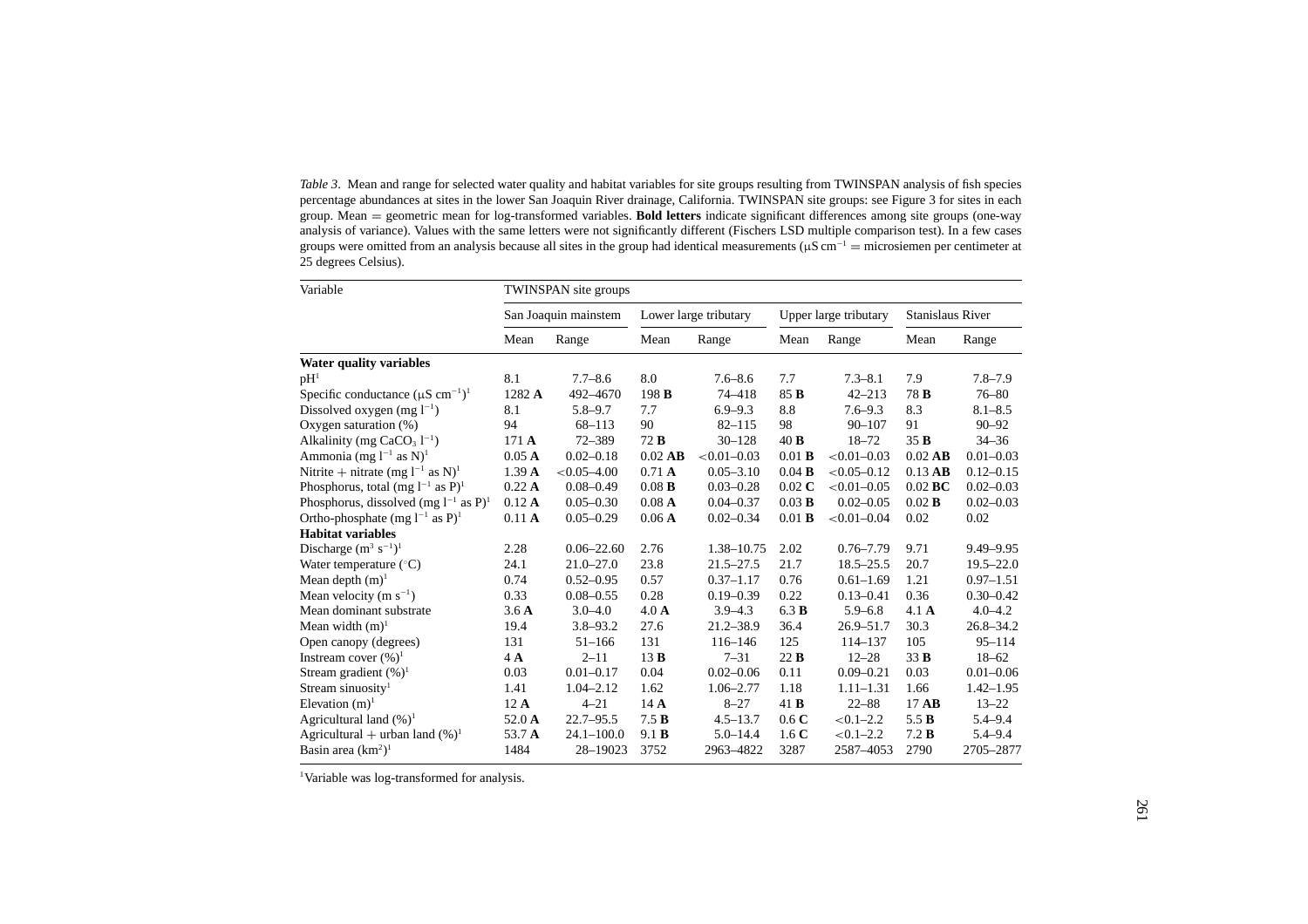| Table 4. Mean and range for selected fish community metrics for site groups resulting from TWINSPAN analysis of fish species            |
|-----------------------------------------------------------------------------------------------------------------------------------------|
| percentage abundances at sites in the lower San Joaquin River drainage, California. TWINSPAN groups: see Figure 2 for sites in          |
| each group. Mean = geometric mean for log-transformed variables. <b>Bold letters</b> indicate significant differences among site groups |
| (one-way analysis of variance). Values with the same letters were not significantly different (Fischers LSD multiple comparison test).  |
|                                                                                                                                         |

| Variable                 | TWINSPAN site groups |                |                       |                |                       |               |                  |               |  |
|--------------------------|----------------------|----------------|-----------------------|----------------|-----------------------|---------------|------------------|---------------|--|
|                          | San Joaquin mainstem |                | Lower large tributary |                | Upper large tributary |               | Stanislaus River |               |  |
|                          | Mean                 | Range          | Mean                  | Range          | Mean                  | Range         | Mean             | Range         |  |
| External anomalies (%)   | $17.4$ AB            | $10.3 - 26.6$  | 21.7A                 | $12.7 - 33.3$  | $6.2 \text{ B}$       | $1.3 - 16.1$  | 3.0 B            | $1.1 - 4.8$   |  |
| Omnivorous fish $(\%)^1$ | 51.5 A               | $17.8 - 87.1$  | 6.4 B                 | $2.1 - 14.2$   | 44.6 A                | $27.6 - 72.6$ | $16.0$ AB        | $7.1 - 34.9$  |  |
| Intolerant fish $(\%)^1$ | < 0.1 A              | $0 - 0.4$      | $0.2 \text{ A}$       | $0 - 2.1$      | 9.8 B                 | $1.4 - 21.0$  | 32.8 <b>B</b>    | $21.4 - 50.0$ |  |
| Introduced fish $(\%)^1$ | 98.3 A               | $89.0 - 100.0$ | 99.1 A                | $97.9 - 100.0$ | 12.5 B                | $0 - 53.2$    | $29.0$ AB        | $11.0 - 73.8$ |  |

1 Variable was log-transformed for analysis.

*Table 5*. Principal component loadings for habitat and water quality variables from principal components analysis of physical data from sites in the lower San Joaquin River drainage, California. **Bolded values** were considered high (≥|0.70|).

| Variable<br>Principal component                       |          |          |          |          |                     |
|-------------------------------------------------------|----------|----------|----------|----------|---------------------|
|                                                       | 1        | 2        | 3        | 4        | 5                   |
| Phosphorus, total (mg $l^{-1}$ as P) <sup>1</sup>     | $-0.91$  | $(^{2})$ | (2)      | $(^{2})$ | $(^{2})$            |
| Specific conductance $(\mu S \text{ cm}^{-1})^{1,3}$  | $-0.90$  | $(^{2})$ | $(^{2})$ | $(^{2})$ | $(^{2})$            |
| Orthophosphate $(mg l^{-1})^1$                        | $-0.87$  | $(^{2})$ | $(^{2})$ | 0.32     | $(^{2})$            |
| Agricultural + urban land $(\%)^1$                    | $-0.84$  | 0.41     | $(^{2})$ | $(^{2})$ | $(^{2})$            |
| Agricultural land $(\%)^1$                            | $-0.83$  | 0.39     | $(^{2})$ | $-0.30$  | $(^{2})$            |
| Phosphorus, dissolved (mg $l^{-1}$ as P) <sup>1</sup> | $-0.81$  | $(^{2})$ | $(^{2})$ | 0.32     | $(^{2})$            |
| Nitrate + Nitrite (mg $l^{-1}$ as N) <sup>1</sup>     | $-0.76$  | $(^{2})$ | $-0.39$  | $(^{2})$ | $(^{2})$            |
| Ammonia (mg $l^{-1}$ as N) <sup>1</sup>               | $-0.75$  | 0.31     | $(^{2})$ | $(^{2})$ | $(^{2})$            |
| Alkalinity (mg $l^{-1}$ as CaCO <sub>3</sub> )        | $-0.70$  | $(^{2})$ | 0.50     | $-0.35$  | $(^{2})$            |
| Elevation $(m)^1$                                     | 0.73     | 0.41     | $(^{2})$ | $(^{2})$ | $(^{2})$            |
| Instream cover (% area) <sup>1</sup>                  | 0.76     | $(^{2})$ | $(^{2})$ | 0.40     | $(^{2})$            |
| Mean dominant substrate                               | 0.83     | $(^{2})$ | $(^{2})$ | $(^{2})$ | $(^{2})$            |
| Mean width $(m)$ <sup>1,3</sup>                       | 0.29     | $-0.94$  | $(^{2})$ | $(^{2})$ | $(^{2})$            |
| Basin area $(km^2)^1$                                 | $(^{2})$ | $-0.92$  | $(^{2})$ | $(^{2})$ | $(^{2})$            |
| Discharge $(m^3 s^{-1})^1$                            | $(^{2})$ | $-0.82$  | $-0.50$  | $(^{2})$ | $^{\left(2\right)}$ |
| Sinuosity <sup>1</sup>                                | $-0.26$  | $-0.71$  | $-0.34$  | $(^{2})$ | $(^{2})$            |
| Gradient $(\%)^{1,3}$                                 | 0.65     | 0.55     | $(^{2})$ | $(^{2})$ | $(^{2})$            |
| Mean depth $(m)$ <sup>1,3</sup>                       | $(^{2})$ | $(^{2})$ | $-0.52$  | $-0.63$  | $(^{2})$            |
| Mean velocity $(m s^{-1})^3$                          | $(^{2})$ | $(^{2})$ | $-0.69$  | $(^{2})$ | 0.43                |
| Open sky $(\%)$ <sup>3</sup>                          | $(^{2})$ | $-0.65$  | 0.49     | $(^{2})$ | $-0.46$             |
| Oxygen, dissolved (mg $l^{-1}$ ) <sup>3</sup>         | $(^{2})$ | $(^{2})$ | 0.56     | $-0.46$  | 0.60                |
| Oxygen saturation $(\%)^3$                            | $(^{2})$ | $(^{2})$ | 0.62     | $-0.30$  | 0.69                |
| $pH^{1,3}$                                            | $-0.68$  | $-0.36$  | $(^{2})$ | 0.37     | $(^{2})$            |
| Water temperature $({}^{\circ}C)^3$                   | $-0.56$  | $(^{2})$ | 0.30     | 0.45     | $(^{2})$            |
| Proportion of variance explained                      | 0.40     | 0.19     | 0.12     | 0.08     | 0.07                |

1 Variable was log-transformed for analysis.

2 Loading of less than 0.30.

3 Variables included in the canonical correspondence analysis.

# 262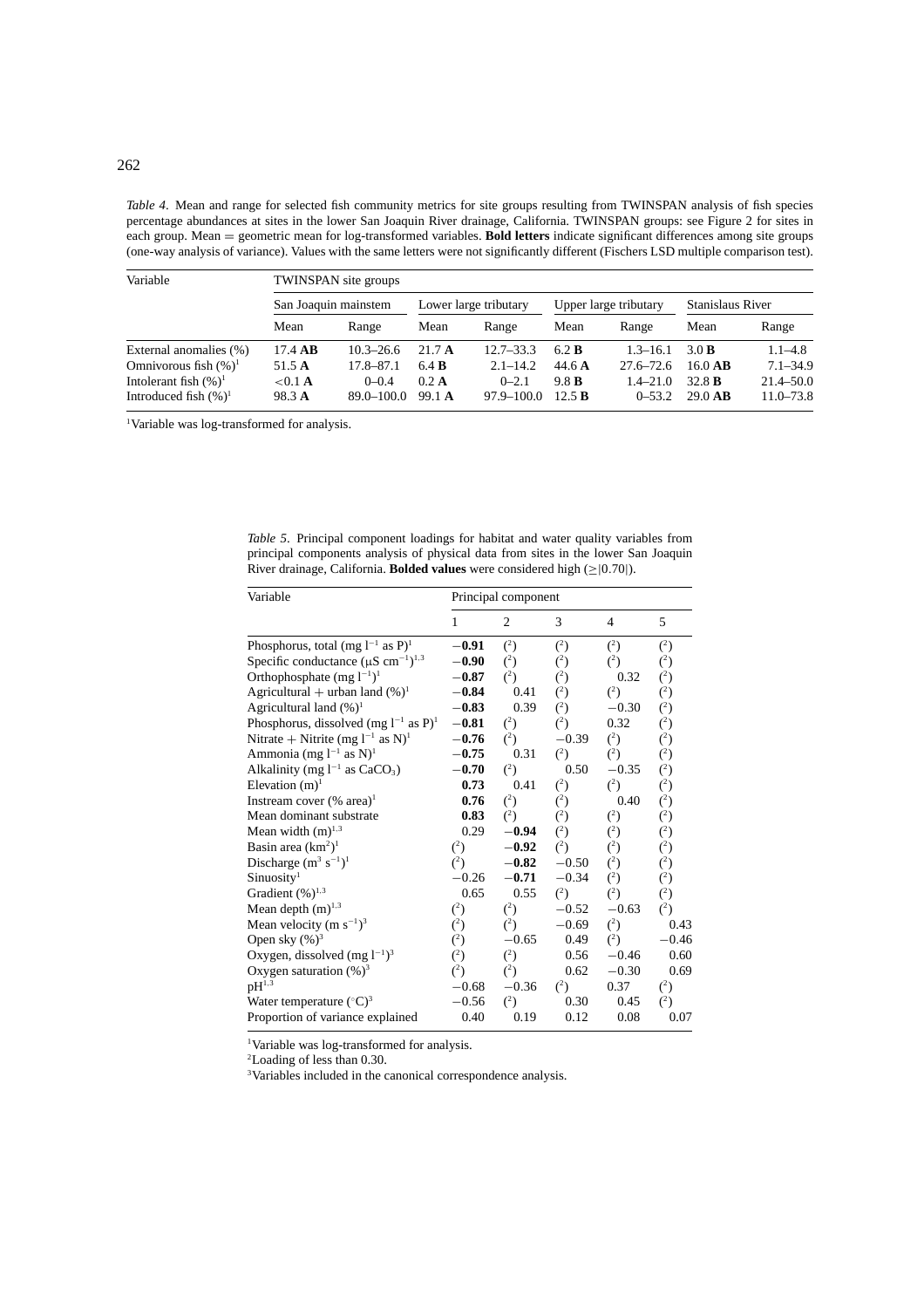*Table 6*. Results of canonical correspondence analysis relating fish communities to environmental variables for sites in the lower San Joaquin River drainage, California.

| Environmental variable                                                                          | Eigenvalue | Canonical coefficient |                   |                   |  |
|-------------------------------------------------------------------------------------------------|------------|-----------------------|-------------------|-------------------|--|
|                                                                                                 |            | axis 1                | axis 2            | axis 3            |  |
| Specific conductance                                                                            | 0.72       | 1.14 <sup>1</sup>     | 0.51 <sup>1</sup> | 0.46              |  |
| Mean depth                                                                                      | 0.36       | 0.05                  | 1.02 <sup>1</sup> | $-0.27$           |  |
| Gradient                                                                                        | 0.30       | 0.23 <sup>1</sup>     | 0.55 <sup>1</sup> | 1.13 <sup>1</sup> |  |
| Percent of species variance explained<br>Percent of species-environment relation explained 53.2 |            | 21.1                  | 10.9<br>27.7      | 7.6<br>19.1       |  |

<sup>1</sup>T-value for the canonical coefficient was greater than 2.1 indicating that the variable made an important contribution to a canonical axis (ter Braak 1987).

first two CA axes indicated that the differences among reaches at a site were generally smaller than differences between sites (Figure 4a). Except for reach B at MR1, reaches are similarly clustered and the choice of any reach would not substantially change interpretation of the associations among sites. Reach B differed primarily because of a higher percentage of common carp and lower percentage of inland silverside.

In contrast, differences among years were more substantial. The 1995 results were different from the other 2 years. The major differences in 1995 were the presence of native species, including Sacramento blackfish, Sacramento squawfish, Sacramento sucker, and Sacramento splittail, at the Merced and Tuolumne River sites, and the presence of large percentages of young-of-year goldfish and common carp at the Stanislaus River sites (Figure 4b). The 1993 and 1994 results were most different for SJ1 and MR1. A boat electrofisher was not available in 1993, and the combination of backpack fishing and seining utilized in 1993 was only partially effective at these sites. This was one of the reasons that the 1994 data were emphasized in the previous analyses.

## **Discussion**

## *Fish communities and environmental variables*

Many studies of fish community structure focus on situations where introduced species are absent or do not dominate the fish community. In the latter context, introduced species are correctly perceived as invaders, usually having detrimental effects on the native fish community. However, studies of actively invading species and fish communities dominated by introduced species can lead to valuable insights into the ecological processes associated with the success of introduced species and possible means to ameliorate them (Brown & Moyle 1997, Moyle & Light 1996a,b). The results of this study are particularly interesting because several of the fish communities observed were composed almost entirely of introduced species.

Some aspects of fish community structure in the lower San Joaquin River drainage were consistent with previous studies of summer fish community structure in California streams, but others have not previously been described. The upper large tributary sites were characterized by a native fish community that has previously been described as characteristic of the Sierra Nevada foothills, including the east-side rivers sampled in this study but above the major foothill dams (Moyle & Nichols 1973, Moyle 1976, Brown & Moyle 1993). The results of this study indicate that this native fish community can persist in the human-modified stream reaches below the major foothill dams, but the downstream range of the community appeared to be limited based on the 1993 and 1994 data, particularly in the Merced and Tuolumne rivers. The appearance of individuals of the species comprising the upper large tributary community at downstream sites in 1995 suggests that the downstream limit of the community may fluctuate with flow. Also, although the native community is still present, introduced species may be present at the same sites in low to moderate percentage abundances.

The limitation of native species to the upper tributary areas may be related to habitat and water quality conditions. For example, hardhead, Sacramento squawfish, and Sacramento sucker all spawn in riffles, and the upper tributary sites were the only sites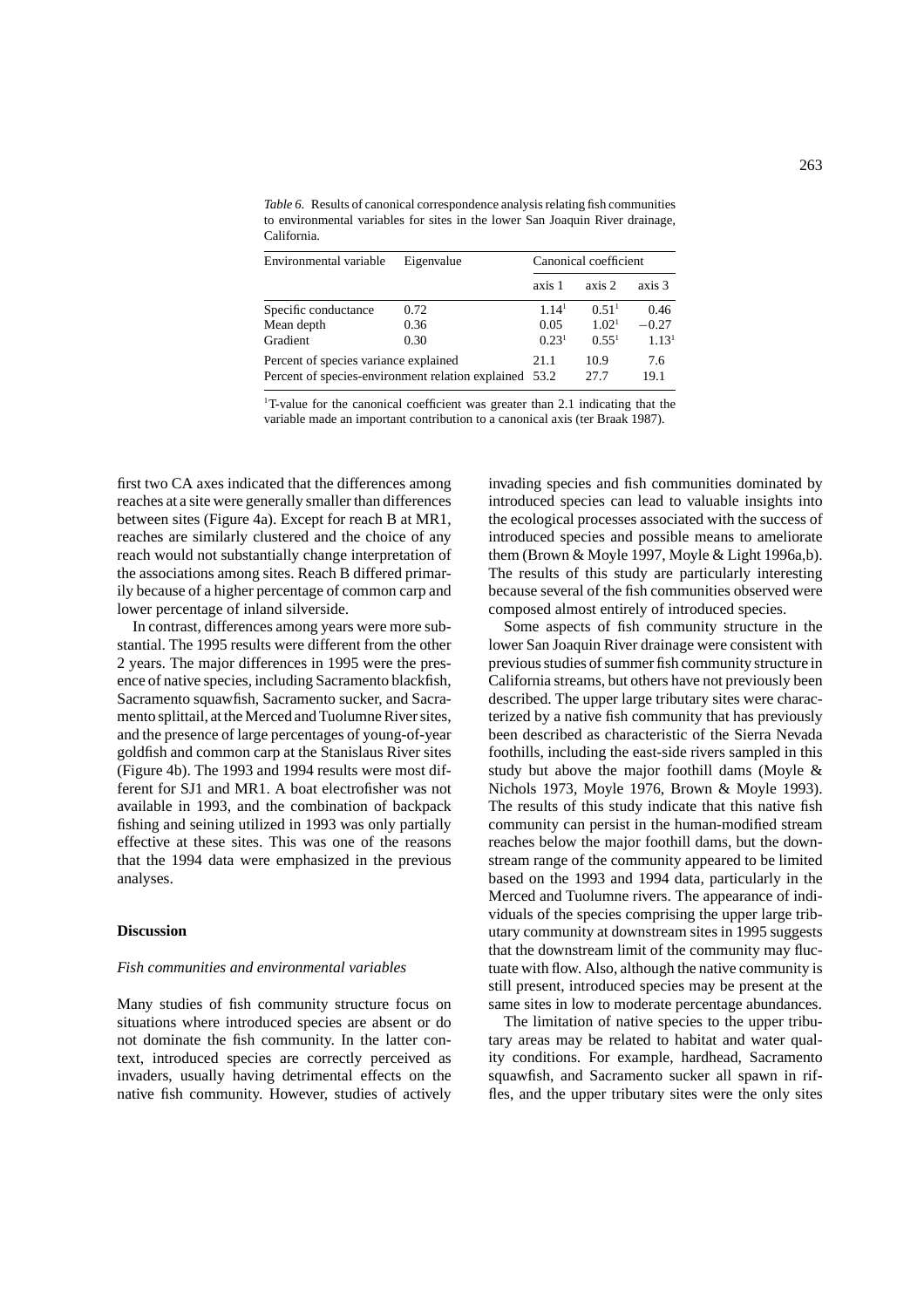

*Figure 3*. a – Plot of site scores on the first two canonical correspondence analysis axes. Level-2 TWINSPAN site groups are enclosed by lines. Numbers refer to level-3 TWINSPAN site groups (see Figure 2 for sites included in each group). b – Plot of species scores on first two canonical correspondence analysis axes. Level-2 TWINSPAN groups are enclosed by lines. See Table 2 for species names. For both plots the arrows represent the correlation of physical variables with the axes  $(Cond = specific$ conductance). Arrows parallel to an axis indicate a high correlation and perpendicular to an axis indicate a low correlation.

with suitable spawning habitat. However, all these species were present in the valley floor fauna before human modification of the system (Schultz & Simons 1973), and all can be found in the lower Sacramento River. The rarity of appropriate spawning habitat in the mainstem San Joaquin River and the lower reaches of the tributaries suggests that any individuals of these species found lower in the system would most likely be downstream migrants. Under present environmental conditions, the introduced species of the lower large tributary site group and the San Joaquin mainstem group may compete with, and prey upon, any downstream migrant native fishes. Predation seems the more



*Figure 4*. Plots of site (a) and species (b) on the first two correspondence analysis axes derived from the multiple-year, multiplereach data set for sites in the lower San Joaquin River drainage, California. See Table 1 for full site names. The number and letter associated with a site indicates year  $(3 = 1993, 4 = 1994,$  and  $5 = 1995$ ) and reach (A, B, or C in 1995 only) sampled. Only reach A was sampled in 1993 and 1994. Sites sampled in only one year are not labeled. See Table 2 for species names.

likely explanation because previous studies from California and elsewhere have documented the profound effects predators can have on the microhabitat choice and distribution of prey species (Brown & Moyle 1991, 1997, Brown & Brasher 1995, Schlosser 1987, Power 1985). No studies have documented the resource limitation necessary for competition to occur.

Unlike the upper elevation sites, there are limited data describing the fish communities of the valley floor area. Some of the native species characteristic of this area before species introductions include hitch, Sacramento blackfish, Sacramento perch *Archoplites interruptus*, Sacramento splittail, Sacramento sucker, tule perch, and the now extinct thicktail chub *Gila crassicauda* (Schulz & Simons 1973, Moyle 1976).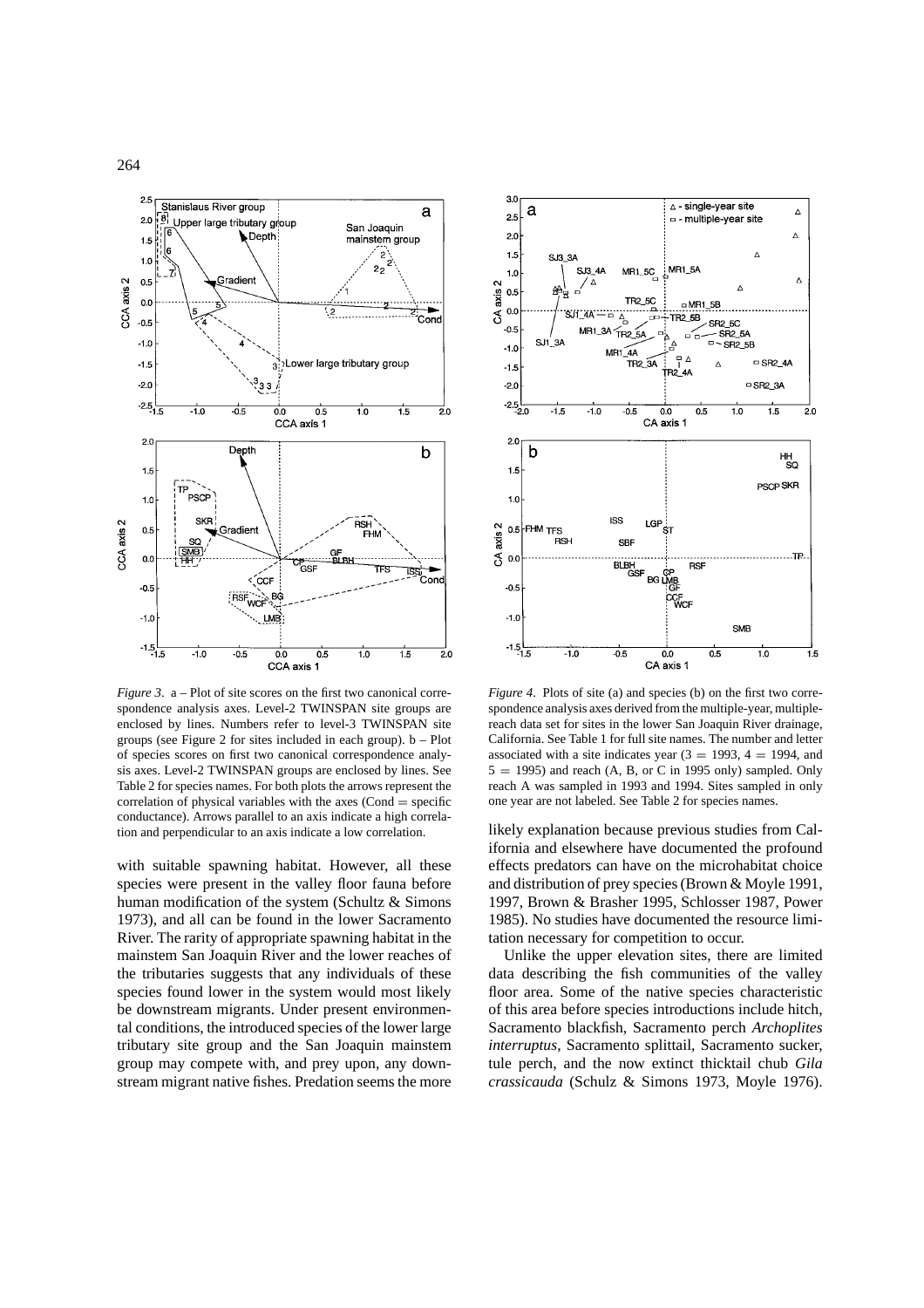Other native species associated with the area include hardhead, Sacramento squawfish, and prickly sculpin. Saiki (1984) recognized differences in species distribution and abundance that closely correspond to the first TWINSPAN division of native species from introduced species and indicated that species distributions appeared to be associated with water quality parameters. The present study demonstrates clear groupings of sites in the valley floor on the basis of the presence of characteristic species.

The San Joaquin mainstem site group was characterized by a group of introduced species (fathead minnow, inland silverside, red shiner and threadfin shad) that are fairly recent invaders of the San Joaquin River. All were introduced to California after 1950 (Moyle 1976, Dill & Cordone 1997) with red shiner being the most recent invader (1980s) (Jennings & Saiki 1990). These species share a number of life history characteristics that may explain their great abundance in the lower San Joaquin River system. All are short-lived, but fecund for their size, and have long reproductive seasons; thus, it is unlikely that any short-term environmental disturbances would severely affect reproductive success of the species. Such disturbances can include fluctuations in discharge, fluctuations in general water quality, and short-term, high concentrations of dissolved pesticides (Brown et al. 1999). The native species and other introduced species generally have more restricted spawning seasons, making them more vulnerable to these disturbances because a single event could result in the loss of the majority of a species' annual reproductive effort.

The similarity of fish communities in the small western and southern tributaries to the mainstem San Joaquin River was somewhat unexpected because of the relatively harsh conditions in these tributaries. Of the four such streams included in the study, all but Salt Slough are intermittent during part of the year because discharge is dependent on water releases or irrigation return flows. In particular, Orestimba Creek and Spanish Grant Drain are often reduced to isolated pools during certain periods of the year, primarily autumn and winter, when irrigation return flows are not occurring. Under these circumstances, the high percentage abundances of red shiner and fathead minnow also were expected because these species are native to physically harsh, disturbed streams (Moyle 1976). Moreover, the absence of threadfin shad and inland silverside from the two sites was not surprising because those species, though tolerant of harsh environmental conditions, are native to larger, more permanent bodies of water. It is

possible that small species like fathead minnow, green sunfish, and red shiner can maintain resident populations in these streams as long as they do not dry completely, but the presence of other fishes suggests that invasions from permanent waters may also be important. In particular, the presence at Spanish Grant Drain of several young-of-year striped bass, a large adult channel catfish, adult white catfish, and abundant large goldfish and common carp suggests that immigration from the mainstem San Joaquin River or from upstream water supply canals may play an important role in maintaining fish populations in these systems.

All of the small tributaries were sampled only in 1993 while the data for the other sites were from 1994 but it is unlikely that this greatly affected the results. Flows in the small tributaries are completely managed and are primarily affected by agricultural practices which are relatively stable over time. Also flows in the larger streams were similar in the two years suggesting ecological conditions were likely comparable between the two years (see below for more detail).

The major difference between the San Joaquin mainstem sites and the lower tributary sites was the absence of fathead minnow, inland silverside, red shiner, and threadfin shad at the lower large tributary sites. The remaining San Joaquin mainstem species and all the species considered characteristic of the lower tributary sites were present in both groups, but at different percentages. It is unlikely that differences in water quality can account for the absence of the four species because they were found in the most extreme environment. It seems unlikely they could not survive under more benign conditions. It is possible that the four species are more vulnerable to predation in the smaller, clearer tributary streams. Inland silverside and threadfin shad are planktivores and also may be limited by food availability if the relatively swift tributaries produce few zooplankton.

One of the most interesting contrasts to emerge from the analysis is the separation of the two middle Stanislaus River sites from both the upper large tributary and lower large tributary site groups. These sites were distinctive because of large percentages of introduced smallmouth bass and native tule perch. The Stanislaus River sites did not appear physically distinct, but were similar to, or intermediate between, the upper and lower tributary site groups (Table 3); however, the values reported for physical variables are based on instantaneous measurements. Continuous records of discharge, specific conductance and temperature from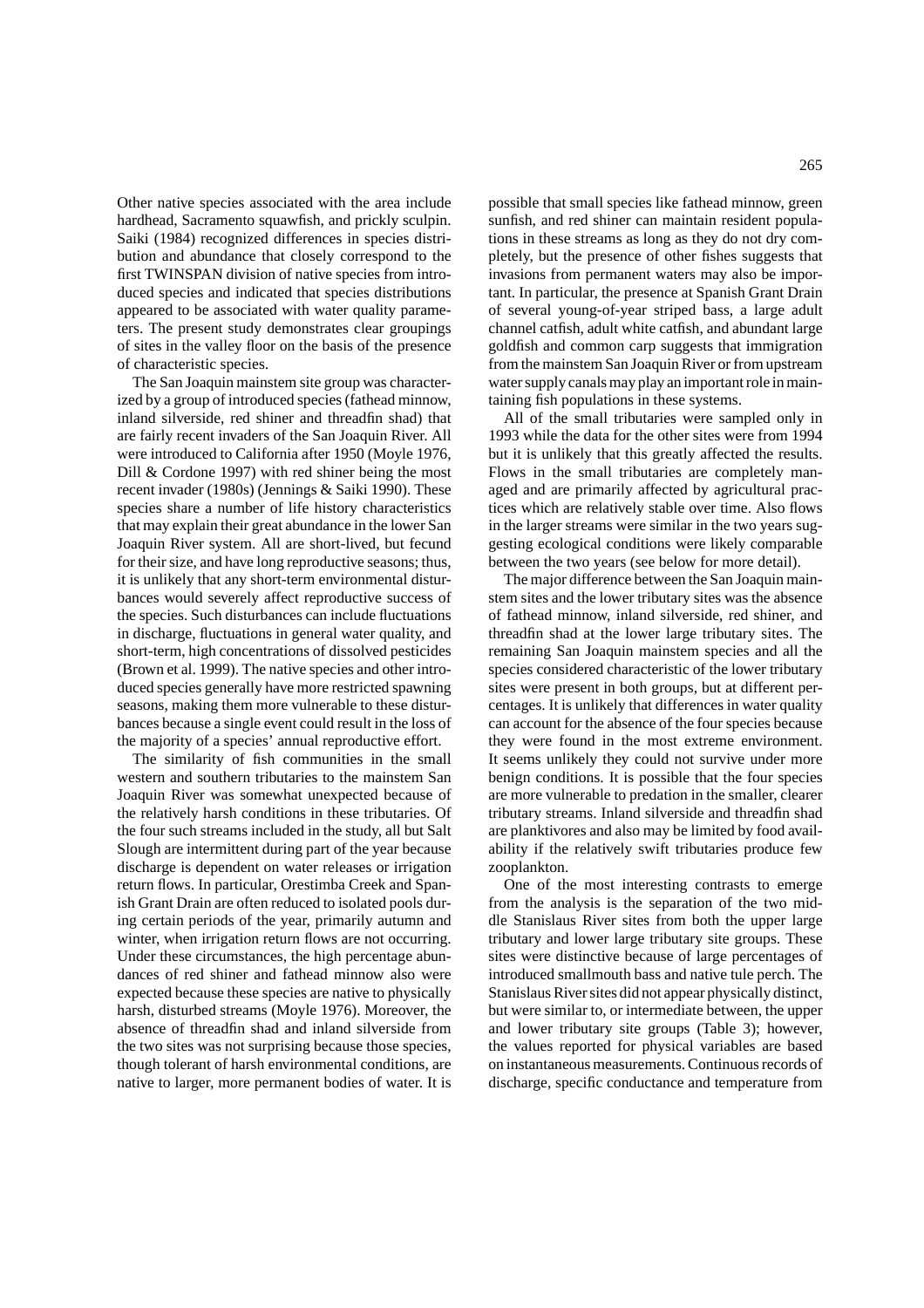June through August 1993 and 1994 indicate that the Stanislaus River (SR2) had greater daily discharge, lower maximum daily specific conductance, and lower maximum daily temperature than the other two rivers (Mullen et al.<sup>6</sup>, Anderson et al.<sup>7</sup>, U.S. Bureau of Reclamation unpublished data). The higher summer base flow and lower temperatures are likely important variables in explaining the differences in fish communities. Smallmouth bass are more stream-oriented and prefer cooler water than the other introduced species present in the system. Tule perch, a live bearer, is also a stream-oriented fish, but requires abundant cover for the near-term females and newborn young to escape predators. The Stanislaus River near Riverbank (SR3), where tule perch were the most abundant, was characterized by large areas of submerged aquatic vegetation. Though submerged aquatic vegetation was present in the other rivers, the vegetated areas tended to be small and patchy, probably because summertime water level fluctuations and generally low discharge restricted submerged plants to deeper areas.

The composition of the fish community associated with each site group was clearly related to physical characteristics of the environment (Table 3, Figure 3). The CCA analysis stressed the importance of specific conductance, but, as the PC analysis demonstrated, this variable was largely acting as a surrogate for a number of correlated variables. Depending on the choice of surrogate variables or order of entry of variables to the model, if all variables had been used, a variety of plausible CCA models were possible. Specific conductance was chosen because it is measured easily and accurately with commonly available equipment. Also, past studies (Saiki 1984) and the PCA analysis (Table 5) indicated that this variable is a good indicator of agricultural land use.

The fish communities probably were not responding to a specific aspect of a site, such as a single water quality or habitat quality variable, but to the general environmental quality of the aquatic ecosystem. This attribute of fish communities has been exploited by many researchers in the development of various refinements of the Index of Biotic Integrity (Karr 1981). Once scoring systems and standards for such an index can be established for a particular geographic region, sampling of fish communities can be a fast and inexpensive indicator of environmentally impaired locations. When such sites are identified, detailed studies of water chemistry and physical conditions then can be initiated to identify the specific problem.

The overall conclusion of this study is that fish community structure in the lower San Joaquin River drainage is responsive to environmental conditions, including conditions associated with human-caused disturbances, particularly those associated with agriculture and water development. The results are also consistent with the hypothesis that the introduced species compete with, or prey upon the native species; however, the evidence is circumstantial and experimental work is necessary to evaluate these hypotheses.

## *Spatial and annual variability*

Differences between reaches sampled at sites MR1, TR2, and SR2 were relatively small compared with differences between years at those sites, primarily because of the large differences between 1995 and the prior sampling years. The results suggest that sampling of a single representative reach of a stream provides an adequate representation of a larger segment as long as appropriate sampling techniques are used. Other studies also suggest that single-reach sampling is adequate for most purposes (Paller 1995, Simonson & Lyons 1995, Pusey et al. 1998).

The results also suggest that the differences in electrofishing techniques used in 1993 (only backpack electrofishing available) compared to 1994 and 1995 (both backpack and boat electrofishing available) had a minimal effect on the results for MR1, TR2, SR2, and SJ3. For these sites, variation between 1993 and 1994, years of similar stream discharge (see below), was similar in magnitude to variation among reaches for the multiple-reach sites. The largest difference occurred for site SJ1 which was also the largest site. However, it is impossible to determine the relative importance of true annual variation in fish communities and differences in technique. It seems likely that the results for the sites sampled only in 1993 (MS, OC, SGD, and SS) are comparable to the data for the other sites because these sites were the smallest sites sampled and, except for SS, would have been sampled by backpack

<sup>6</sup> Mullen, J.R., S.W. Anderson & P.D. Hayes. 1993. Water resources data, California, water year 1993, volume 3, southern central valley basins and the Great Basin from Walker River to Truckee River. U.S. Geological Survey Water-Data Report CA-93-3, Reston. 583 pp.

Anderson, S.W., P.D. Hayes & G.L. Rockwell. 1994. Water resources data, California, water year 1994, volume 3, southern central valley basins and the Great Basin from Walker River to Truckee River. U.S. Geological Survey Water-Data Report CA-93-3, Reston. 593 pp.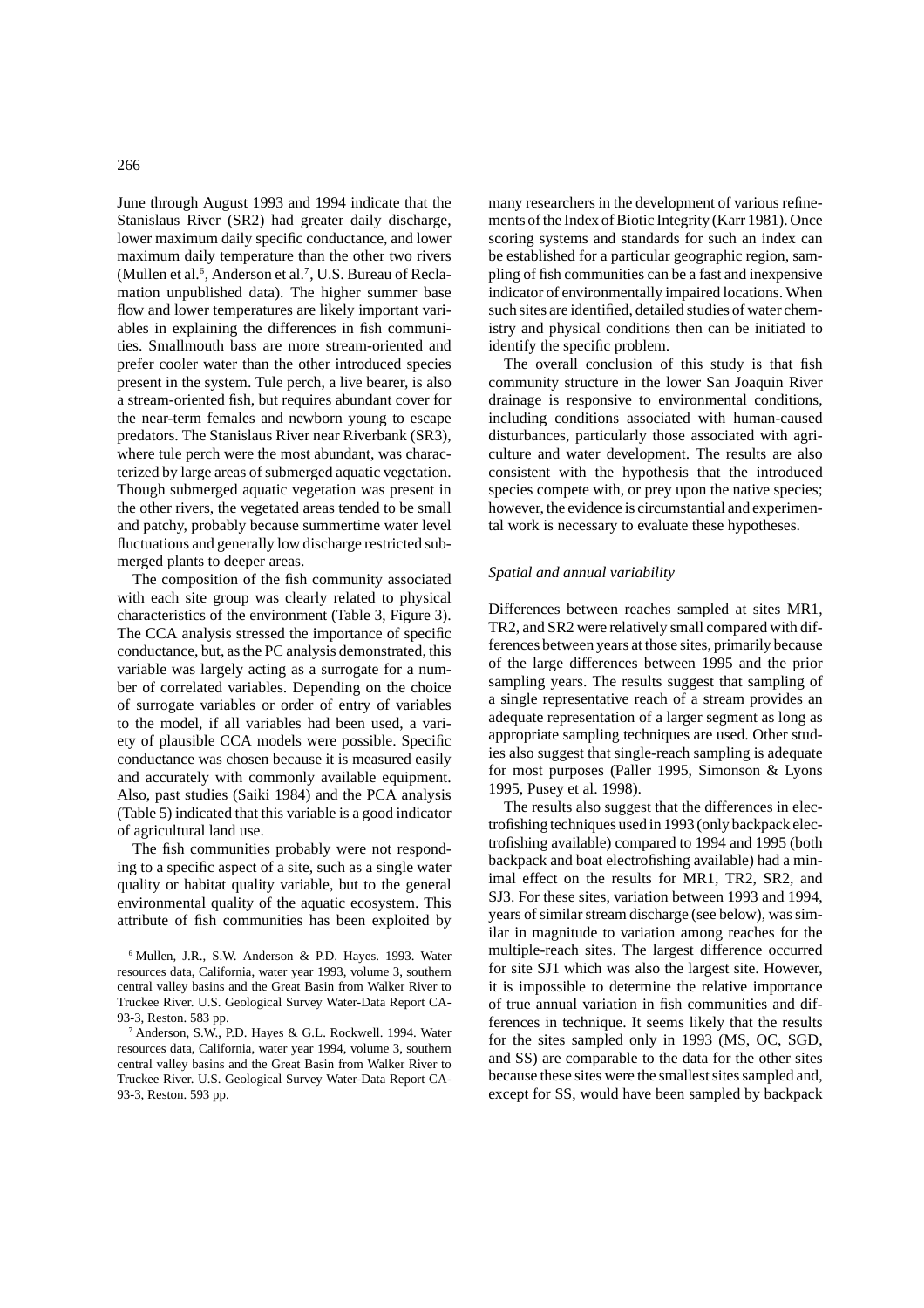electrofishing anyway because they were too small for boat electrofishing.

Differences in stream discharge among years is the most likely reason that species communities in 1995 were so different from those in the other years. Stream discharge in the lower San Joaquin drainage was much higher in water year 1995 (October 1 of previous year to September 30) compared to 1993 and 1994 (Mullen et al.<sup>6</sup>, Anderson et al.<sup>7</sup>, Hayes et al.<sup>8</sup>). Annual mean daily stream discharges  $(m<sup>3</sup> s<sup>-1</sup>)$  in water years 1993 to 1995 were 66.6, 47.7, and 246.5, respectively, at the San Joaquin River near Vernalis (SJ1), 14.2, 8.4, and 42.6, respectively, at the Merced River at River Road (MR1), and 13.9, 10.4, and 93.5, respectively, at the Tuolumne River in Modesto (TR2). The exception was the Stanislaus River near Ripon (SR2), where stream discharge was relatively unchanged with values of 13.2, 12.7, and 16.5 m<sup>3</sup> s<sup>-1</sup> in 1993, 1994, and 1995, respectively. Stream discharge at the time of sampling followed the same pattern.

The presence of native species, including hardhead, Sacramento squawfish, and Sacramento sucker, at MR1 and TR2 in 1995 can be attributed largely to downstream transport or active migration from upper large tributary sites. Reproductive success for these species may also be higher in high flow years because of increased availability of spawning gravels in upstream areas. The presence of young-of-year splittail suggests that upstream migration of species from the Sacramento-San Joaquin Delta was occurring because the species was not collected in 1993 or 1994. Other studies indicate only sporadic presence of splittail in the lower San Joaquin River system in previous years (Saiki 1984, T. Ford, Turlock Irrigation District, unpublished data), but 1995 was an exceptional year with a large spawn of splittail in the San Joaquin River system (Sommer et al. 1997). Discharge conditions in the Stanislaus River were similar in all three years (above), but the large numbers of carp and goldfish, primarily young-of-year fish, indicate greater reproductive success of residents or perhaps upstream movement of spawning adults from the San Joaquin River. The mechanism for the apparent increase in reproductive success was presumably increased flooding of streamside vegetation by the somewhat higher 1995 flows which

would supply the needed spawning substrate for these species.

## *Fish community metrics*

Differences among site groups for the fish community metrics tested (Table 4) suggest that an IBI could be developed for the streams of the San Joaquin Valley. Percentage of introduced fish and percentage of intolerant fish clearly differentiated the upper large tributary site group from the other groups. However, all of the intolerant species are also native species (Table 2), making the two metrics redundant. An earlier IBI applied to San Joaquin Valley foothill streams (Brown & Moyle 1992) relied heavily on native species with the percentages of native fish and native species constituting two of the four metrics applied to streams without salmonids. The earlier IBI was not particularly sensitive to moderate environmental degradation, probably because the native species can tolerate relatively degraded environmental conditions in the absence of introduced species (Brown & Moyle 1993).

The results for the other two metrics were not as clear. The percentage of fish with external anomalies was highest at the lower large tributary sites; however, water quality and habitat quality were most extreme at the San Joaquin mainstem sites. Most of the sites sampled exceeded the 1–2% category of fish with anomalies considered indicative of degraded conditions in most IBIs (Karr 1981, Fausch et al. 1984, Leonard & Orth 1986, Hughes & Gammon 1987, Bramblett & Fausch 1991). Several of the low values for the upper tributary sites were based on visual examination of a small fraction of the fish observed because many of the fish at those sites were observed while snorkeling and could not be examined for anomalies.

The percentage of omnivorous fish was highest at the San Joaquin mainstem and the upper large tributary sites. These groups represented the extremes in the gradients in environmental conditions observed in this study (Table 3). The similar high percentages of omnivorous fish at sites with very different environmental conditions occurred because the native Sacramento sucker, an omnivore, tended to be numerous at upper large tributary sites and omnivorous carp, goldfish, red shiner, and fathead minnow were numerous at the San Joaquin mainstem sites. Values for percentage of omnivorous fish greater than 20–35% have been considered indicative of degraded conditions in other IBIs (Karr 1981, Fausch et al. 1984, Hughes & Gammon

<sup>8</sup> Hayes, P.D., G.L. Rockwell & S.W. Anderson. 1995. Water resources data, California, water year 1995, volume 3, southern central valley basins and the Great Basin from Walker River to Truckee River. U.S. Geological Survey Water-Data Report CA-93-3, Reston. 508 pp.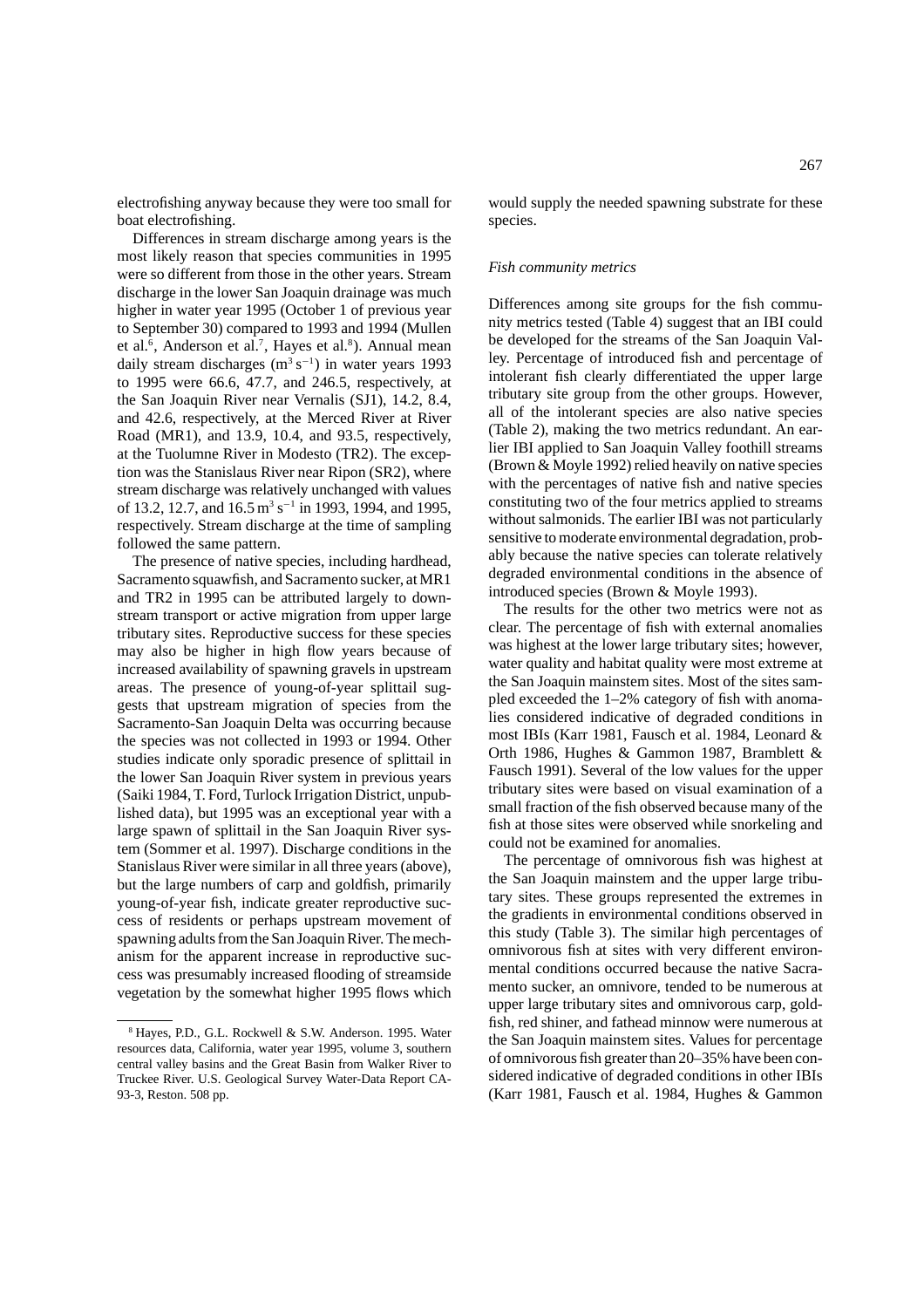1987, Bramblett & Fausch 1991). By this criterion, most of the upper large tributary sites would be considered degraded, and the lower large tributary sites would not. This reversal in expectation would be difficult to correct by simply rescaling the scoring criteria because the percentage was also high at the San Joaquin mainstem sites.

A more fundamental problem in developing a San Joaquin Valley IBI is the absence of reference conditions for the valley floor sites. Though this study shows clear differences among site groups, some level of difference would be expected between the upper large tributary and the San Joaquin mainstem sites on the basis of natural gradients in fish communities (Moyle 1976). Unfortunately, the native valley floor fish community has been almost completely replaced by introduced species. Should the reference condition for the IBI be based on a hypothetical reconstruction of a historic fish community that is not an attainable goal under existing land-use and water-use conditions or should the reference condition be based on an attainable condition determined by sampling additional sites over a range of water year (discharge) conditions? The latter implies an acceptance of introduced species as a permanent feature of the fish communities.

## *Conservation implications*

The results have interesting implications for fisheries management in the region. The enhancement of chinook salmon runs in the Merced, Tuolumne, and Stanislaus rivers has always been the primary management effort in the area. Enhancement efforts have included supplementation with hatchery fish, flow manipulations to aid migration of both juveniles and adults, spawning gravel enhancement, and studies of factors affecting mortality of juveniles migrating out to sea. Efforts to enhance this economically and ecologically important native species should certainly be continued, but the results of this study suggest that enhancement of resident native species populations also is possible.

Recent ideas for conservation of California native fish communities have appropriately concentrated on identifying watersheds where the communities are relatively intact rather than on areas with only remnant populations (Moyle & Yoshiyama 1993). However, the results of this study indicate that manipulations of flow, water quality, and stream habitat have the potential to increase the range of native stream fish communities in the major tributaries and perhaps

increase use of the system by migratory species. Recent work has indicated that a natural flow regime is one of the most important factors in maintaining native California stream fish communities (Baltz & Moyle 1993, Brown & Moyle 1997). Changes in the water management of large east-side tributaries, in combination with improvements in water quality of smaller tributaries, could result in a downstream extension of native species and shift the mainstem San Joaquin fish community away from red shiner, fathead minnow, threadfin shad, and inland silverside to the community, including many game species, that presently dominates at the lower large tributary sites. The value of such species shifts would have to be balanced against the possibility of increasing predation on migrating juvenile salmon in the spring. Balancing such conflicting costs and benefits poses a considerable challenge to resource managers, particularly in areas, such as the San Joaquin-Tulare basins, where long-established human land uses have had greater or equal importance to the enhancement of natural resources.

#### **Acknowledgements**

This work was conducted as part of the National Water-Quality Assessment Program of the U.S. Geological Survey. Comments by Bret Harvey, Peter Moyle, Terry Short, Ellen van Snick Gray, and an anonymous reviewer greatly improved the manuscript.

#### **References cited**

- Allan, J.D. & A.S. Flecker. 1993. Biodiversity conservation in running waters: identifying the major factors that affect destruction of riverine species and ecosystems. Bioscience 43: 32–43.
- Baltz, D.M. & P.B. Moyle. 1993. Invasion resistance to introduced fishes by a native assemblage of California stream fishes. Ecol. Appl. 3: 246–255.
- Bramblett, R.G. & K.D. Fausch. 1991. Variable fish communities and the index of biotic integrity in a western Great Plains River. Trans. Amer. Fish. Soc. 120: 752–769.
- Brown, L.R. & P.B. Moyle. 1992. Native fishes of the San Joaquin drainage: status of a remnant fauna and its habitats. pp. 89–98. *In*: D.F. Williams, S. Byrne & T.A. Rado (ed.) Endangered and Sensitive Species of the San Joaquin Valley, California: Their Biology, Management, and Conservation, The California Energy Commission, Sacramento.
- Brown, L.R. & P.B. Moyle. 1993. Distribution, ecology, and status of the fishes of the San Joaquin River drainage, California. Calif. Fish and Game 79: 96–114.